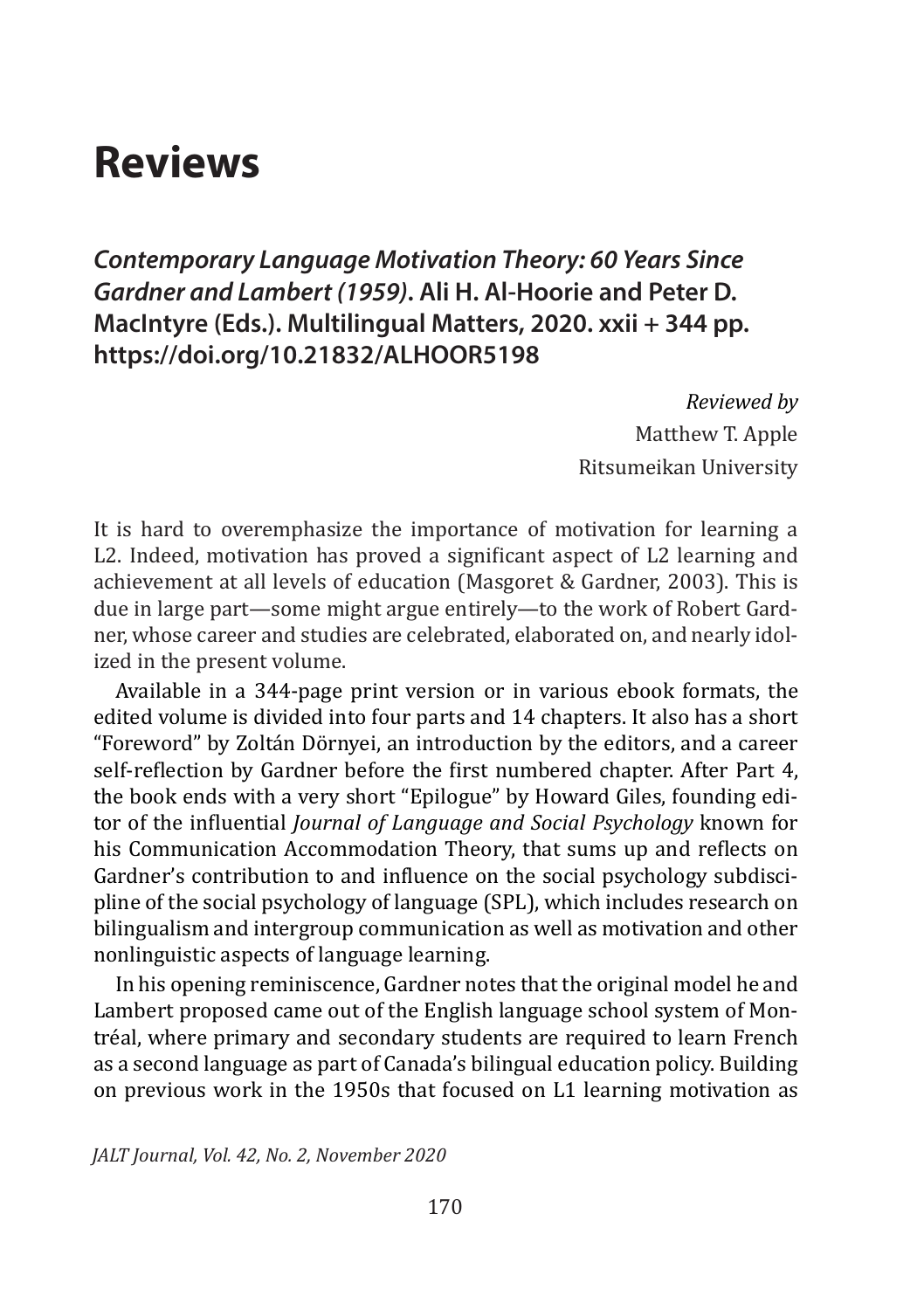influenced by parents and socialization inside the family unit, Gardner and Lambert (1959) proposed a model that included other social aspects for L2 learning of French by English L1 speakers. Although the questionnaire associated with studies based on the socio-educational model (The Attitude Motivation Test Battery, or AMTB) was not created until over a decade later (Gardner & Smythe, 1974), the initial model included motivational intensity, the desire to learn French, attitudes towards learning French, and the constructs of *integrativeness*, *attitudes towards the learning situation*, and *language anxiety*. The influence of this model cannot be understated and is, of course, the purpose of the volume. Yet from the very beginning, the model's naming conventions have proved a source of confusion. In his chapter, Gardner comments on the criticism by Dörnyei (2005) that "integrativeness" is used three times (the larger variable of"integrative motive"includes integrativeness, which also has a subcomponent called "integrative orientation"). However, Gardner fails to mention a stronger criticism: the very concept of "integrativeness" (which Gardner defines in his chapter as "some form of identification with, or acceptance of, the other [L2] community," p. 12) is losing its meaning thanks to the spread of "Global English" which "clearly does not rest with a specific geographically-defined community of speakers" resulting in "no clear target reference group" (Dörnyei & Ushioda, 2011, p. 72). One could easily argue this to be the same for any language (not just English) which is spoken in varying sociocultural contexts (e.g., "Spanish" in Argentina, Mexico, or Spain; "Chinese" in Beijing, Guangzhou, Hong Kong, or Singapore).

The criticism of integrativeness was revisited by Dörnyei and Ryan (2015, p. 79), who noted that the variable Gardner labelled as integrativeness has been reinterpreted in terms of a larger psychosocial or emotional identification with an imagined international community outside one's initial social context. On the other hand, Rebecca Oxford rightly points out in Chapter 8 that this concept in the socio-educational model was created as a response to earlier mainstream theories of motivation focusing entirely on cognitive factors within the individual and virtually ignoring social factors (p. 181). She also notes that time and motivation are central to the Gardnerian model in the sense that an individual language learner's motivation is not static but dynamic, but also suggested that an individual's integrative motivation could remain stable for long periods of time (p. 177).

The changing definitions and uses of the terminology of the Gardnerian model are neatly summarized by Jennifer Claro in Chapter 11, giving ample evidence that integrativeness is clearly meant to measure the desire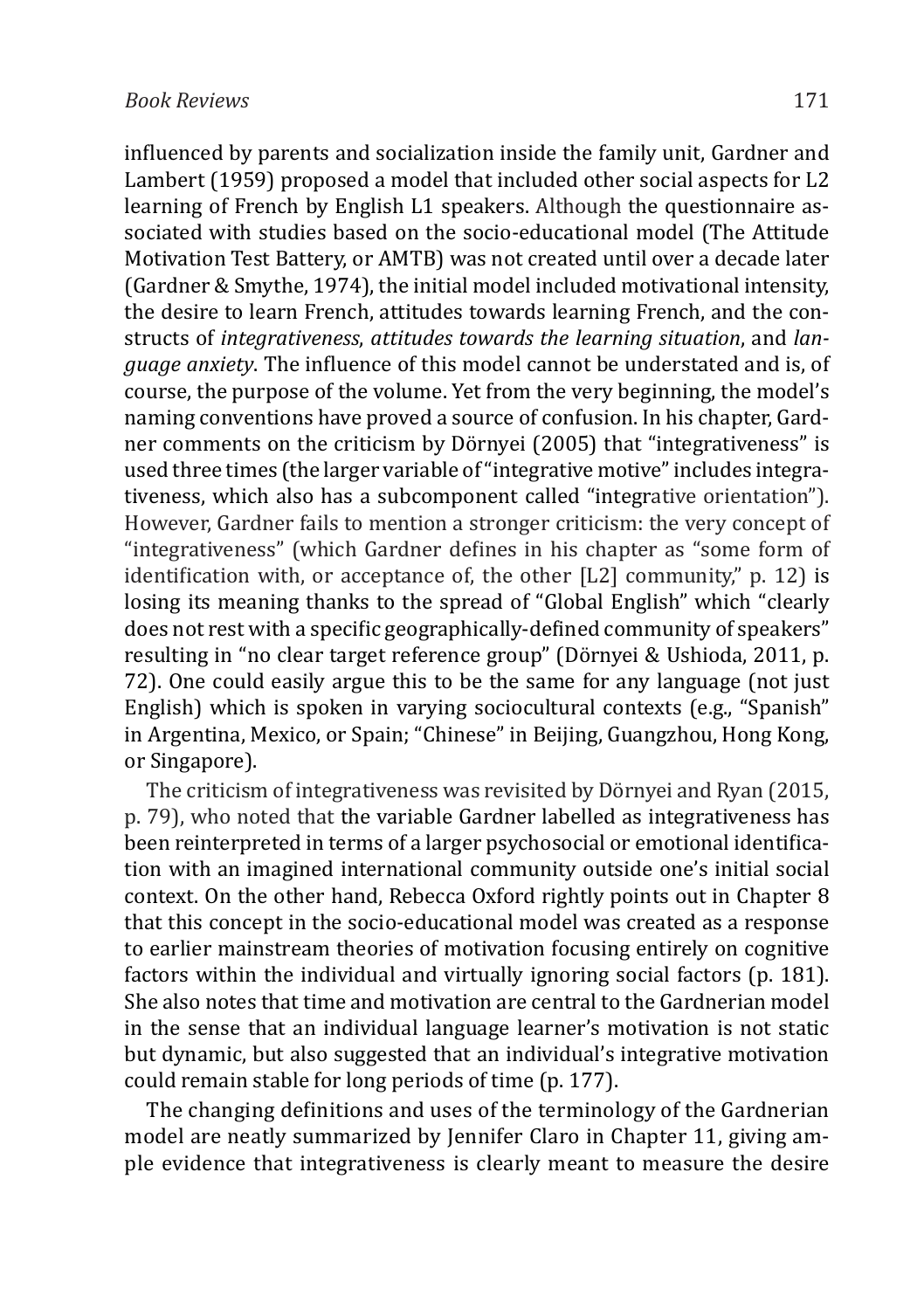to identify with and become similar to L2 language community members. This chapter also lays out, in plain language, issues of construct stability and reliability that plague L2 motivational research and need to be addressed. Claro additionally argues that there is no need to claim that the cognitive theories of possible L2 selves (Dörnyei, 2009) are the same as the affective model of Gardner, suggesting the use of both as complementary: "Basically, Gardner focused on identification with an external referent and Dörnyei focused on identification with an internal referent… 'I want to be like that person (or group)' becomes, when internalized, part of the process of creating one's ideal self" (p. 247). As MacIntyre et al. (2009) wrote, a combative attitude between researchers who approach the issue of L2 motivation from different angles, using different approaches and different models, is detrimental and neither benefits the field nor assists L2 teachers to help their students learn. The two approaches are complementary, not mutually exclusive or opposed.

The connection of integrativeness and the integrative motive to issues of identity, investment, bilingualism and/or multilingualism, L2 confidence, and intergroup relations are further established in several chapters of the book. For example, Sara Rubenfeld and Richard Clément (Chapter 5) discuss the connection of the socio-educational model to social identity, self-confidence, and psychological adjustment as well as intergroup bias and discrimination. Bonny Norton (Chapter 7) examines the relationship of Gardner's model to investment and identity, noting one of the original foci of Lambert's social psychological model of SLA was personal identity development and change. However, it is difficult to appreciate much of this chapter without first reading a separate work about identity and power (see Norton, 2013).

The somewhat fractured nature of L2 motivational research is also apparent in the present volume, as exemplified by two chapters that provide counter-balancing examples of the so-called "quan-qual" divide. Paul Tremblay provides the quantitative perspective (Chapter 10) and gives details about Gardner's contributions to SLA from a statistical standpoint; Tremblay explains that Gardner was a teacher of graduate school statistics in psychology and was innovative in introducing psychometric measurement in social psychology and SLA, including factor analysis (FA) and structural equation modeling (SEM). Tremblay also introduces the relatively newer statistical procedures of multilevel modeling, latent profile analysis, and latent-growth models which can track change over time. On the other hand, the qualitative perspective is given by Ema Ushioda (Chapter 9), who notes that studies us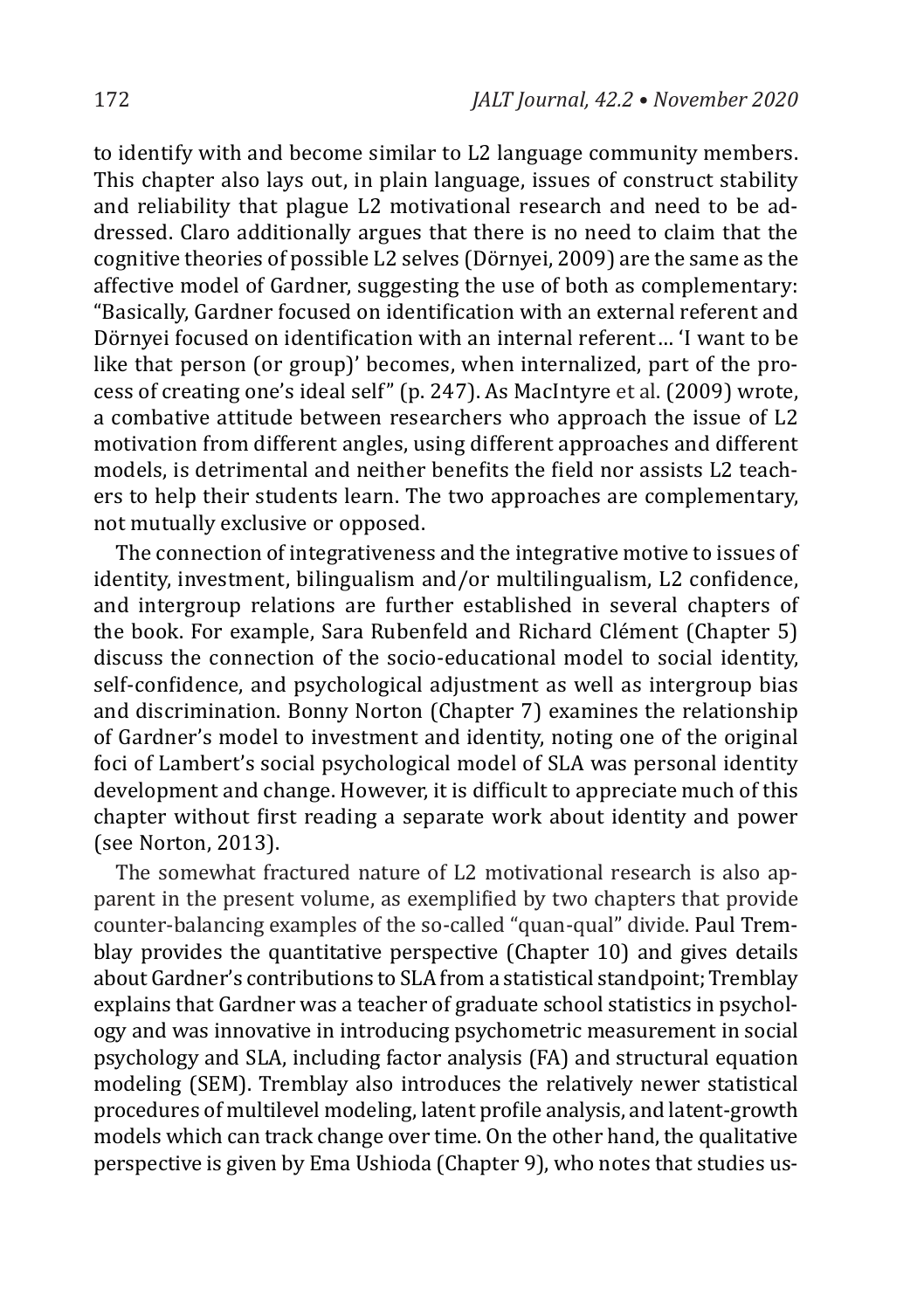ing the L2 Motivational Self System (Dörnyei, 2005) and a complex dynamic systems theory approach typically rely more on qualitative inquiry than studies using integrative motivation in the Gardnerian sense, which favors quantitative statistical analysis with or without a qualitative component (pp. 200-201).

In the final two chapters, Phil Hiver, Diane Larsen-Freeman, and Elaine Horwitz provide additional, if not quite opposite, approaches to both expanding on Gardner's ideas (Chapter 13) and reflecting on his contribution to broadening the scope of SLA beyond purely cognitive constructs such as aptitude (Chapter 14). The former emphasizes the nature of language learning and motivation as part of a complex relational system that changes over time and occurs within a larger context. The latter is concentrated on how Gardner's FA and SEM approach to affective aspects of language learning changed the focus of SLA away from the search for "the" cognitive variable that predicted language learning success. These two chapters neatly summarize many of the chapters of the volume and demonstrate the complicated social nature of language learning and how Gardner's studies have continued to influence L2 motivational theories and approaches.

In one unique chapter of the volume (Chapter 12), John Edwards examines the history of psychology, starting with Heraclitus, the Sophists, and the Socratic Age of ancient Greece before continuing to a discussion of natural philosophers of the 17th century (the empiricism of Isaac Newton and the introspection of René Descartes) and ending with the immediate forerunners to modern social psychology, including John Stuart Mill and August Comte, whose focus on positivism (pithily described as "empiricism on steroids," p. 270) still dominates psychological research. This chapter represents, I believe, the best, most recent summary of the history and importance of social psychology and its relation to language studies. However, it also exemplifies the North American/European focus of the field. Is social psychology a product of ancient Greek and Renaissance scholars? Are the various concepts and aspects associated with social psychology applicable to non-Western contexts?

As my colleagues and I have written (Apple & Da Silva, 2017), there still remains the question of whether such theories and models from Western, educated, industrialized, rich, and democratic (WEIRD) contexts can find the same applicability to non-WEIRD contexts, particularly in educational contexts where language learning has long been entrenched as a requirement for entrance to and graduation from educational institutions. In Chapter 3, Peter MacIntyre, Jean-Marc Dewaele, Nicole Macmillan, and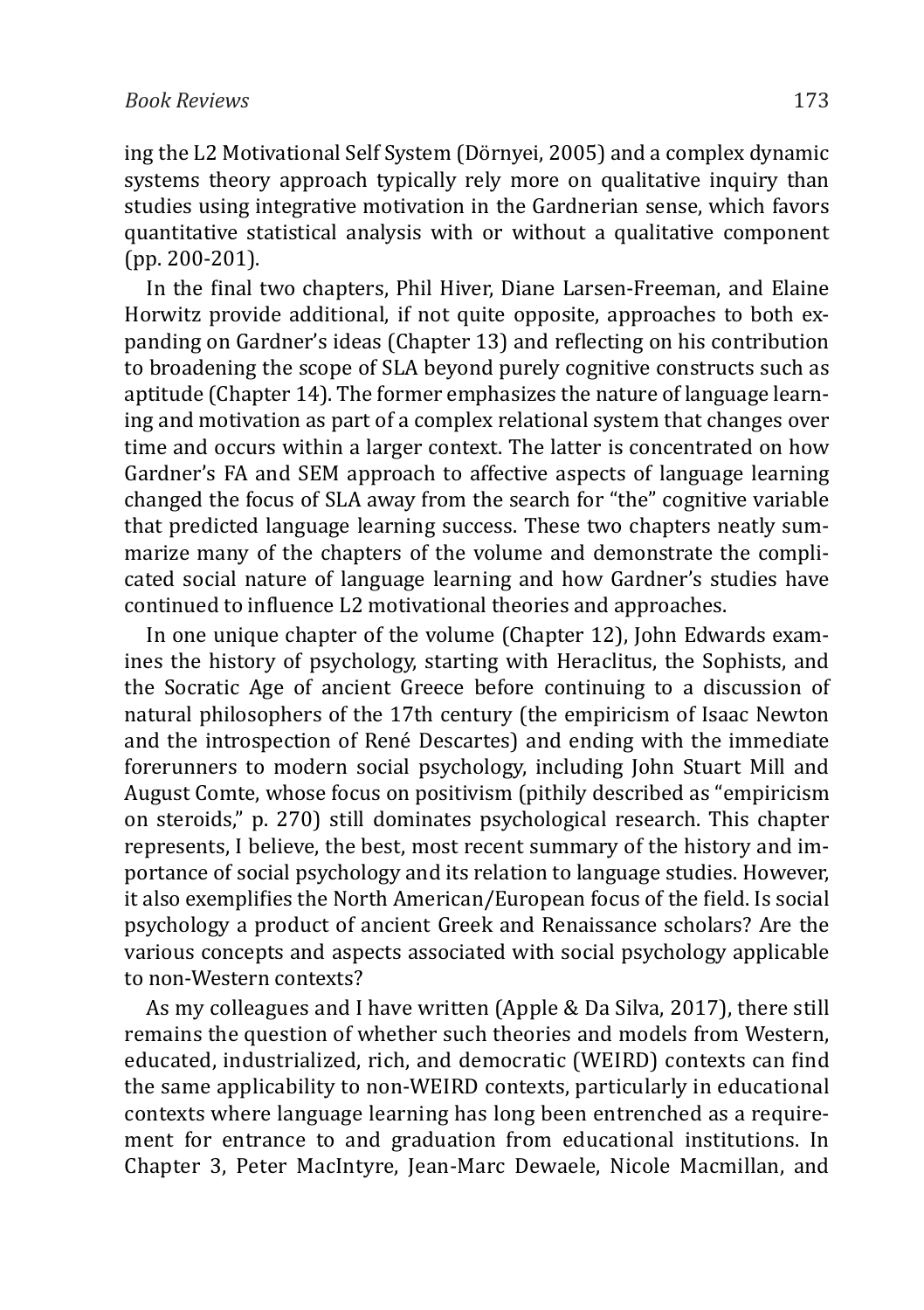Chengchen Li show that Chinese study participants express drastically different emotions and motivations toward their L2 learning compared to those in "Western" contexts. The motivations, beliefs, and values of L2 learners in non-WEIRD contexts may differ so greatly that the ideas of integrativeness and possible L2 selves may have little relevance to them or to their teachers. One or two chapters based in non-WEIRD contexts would have helped to convince L2 researchers and teachers in such educational contexts of the usefulness of the research designs, methods, approaches, and theories proposed in the book.

Some of the chapters are quite dense and difficult to read, particularly in an ebook format. Many chapters feature long paragraphs and pulled quotes that are difficult to parse even in a printed version and are nearly impossible to get through in the electronic version. It would also have been nice if citations in the text were hypertext linked to references. With so many repetitive references—obviously, because this volume celebrates Robert Gardner's career and contributions to L2 motivation studies, his publications appear over and over again from chapter to chapter—moving all the references to a single reference section to which citations were linked might have saved some paper in the printed version and improved the reading flow in the ebook.

Finally, two chapters seem to have little connection to the main purpose of the book: Chapter 4 has no connection to Gardner's model or L2 motivation at all, although you can learn an awful lot about the Vygotskyian concept of *perezhivanie*. Chapter 6, although an interesting read about how motivation is related to naming your baby in a multicultural setting as a way of preserving and transmitting ethnic language and culture to future generations, is only tangentially related to Gardner's work, and uses questionable methodology. It comes across as having been inserted merely to provide an additional qualitative chapter in what is largely (and inevitably) a book about the contributions of a quantitative model of L2 motivation.

Overall, the authors of various chapters in the volume conclude that the influence of the Gardnerian socio-educational model has been to inform student teachers about the importance of being open and positive towards other cultures, developing interest in a L2, being positive and motivated about language learning in general, reducing anxiety, and being content in the classroom. Despite its flaws, the volume in the end is an impressive tribute to a pioneer in the ever-expanding and developing fields of L2 learning motivation and social psychology of language learning.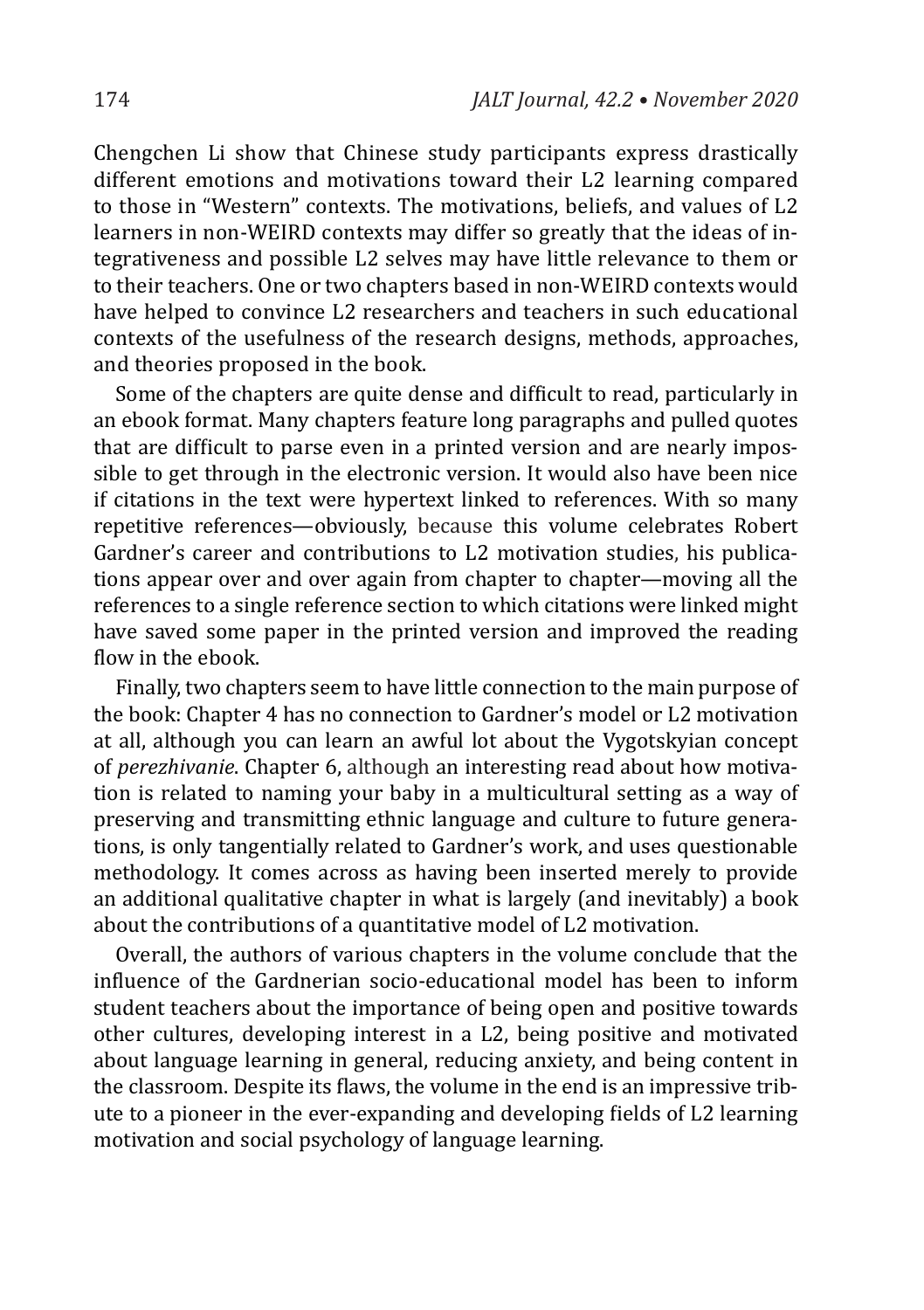#### **References**

- Apple, M. T., & Da Silva, D. (2017). Language learning motivation in Asia: Current trajectory and possible future. In M. T. Apple, D. Da Silva, & T. Fellner (Eds.), *L2 Selves and Motivations in Asian Contexts* (pp. 228-238). Multilingual Matters.
- Dörnyei, Z. (2005). *The psychology of the language learner: Individual differences in second language acquisition*. Lawrence Erlbaum. https://doi. org/10.4324/9781410613349
- Dörnyei, Z. (2009). The L2 motivational self system. In Z. Dörnyei & E. Ushioda (Eds.), *Motivation, language identity and the L2 Self* (pp. 9-42). Multilingual Matters. https://doi.org/10.21832/9781847691293-003
- Dörnyei, Z., & Ryan, S. (2015). *The psychology of the language learner revisited*. Routledge. https://doi.org/10.4324/9781315779553
- Dörnyei, Z., & Ushioda, E. (2011). *Teaching and researching motivation* (2nd ed.). Pearson Education. https://doi.org/10.4324/9781315833750
- Gardner, R. C., & Lambert, W. E. (1959). Motivational variables in second-language acquisition. *Canadian Journal of Psychology, 13*(4), 266-272. https://doi. org/10.1037/h0083787
- Gardner, R. C., & Smythe, P. C. (1974). Second-language acquisition: Motivational considerations. In S. T. Carey (Ed.), *Bilingualism, biculturalism, and education: Proceedings from the conference at Collège Universitaire St-Jean* (pp. 11-30). University of Alberta.
- MacIntyre, P. D., Mackinnon, S. P., & Clément, R. (2009). The baby, the bathwater, and the future of language learning motivation research. In Z. Dörnyei & E. Ushioda (Eds.), *Motivation, language identity and the L2 Self* (pp. 193-214). Multilingual Matters. https://doi.org/10.21832/9781847691293-004
- Masgoret, A., & Gardner, R. C. (2003). Attitudes, motivation, and second language learning: A meta-analysis of studies conducted by Gardner and associates. *Language Learning, 53*(Supplement 1), 123-163. https://doi.org/10.1111/1467- 9922.00212
- Norton, B. (2013). *Identity and language learning: Extending the conversation* (2nd ed.). Multilingual Matters.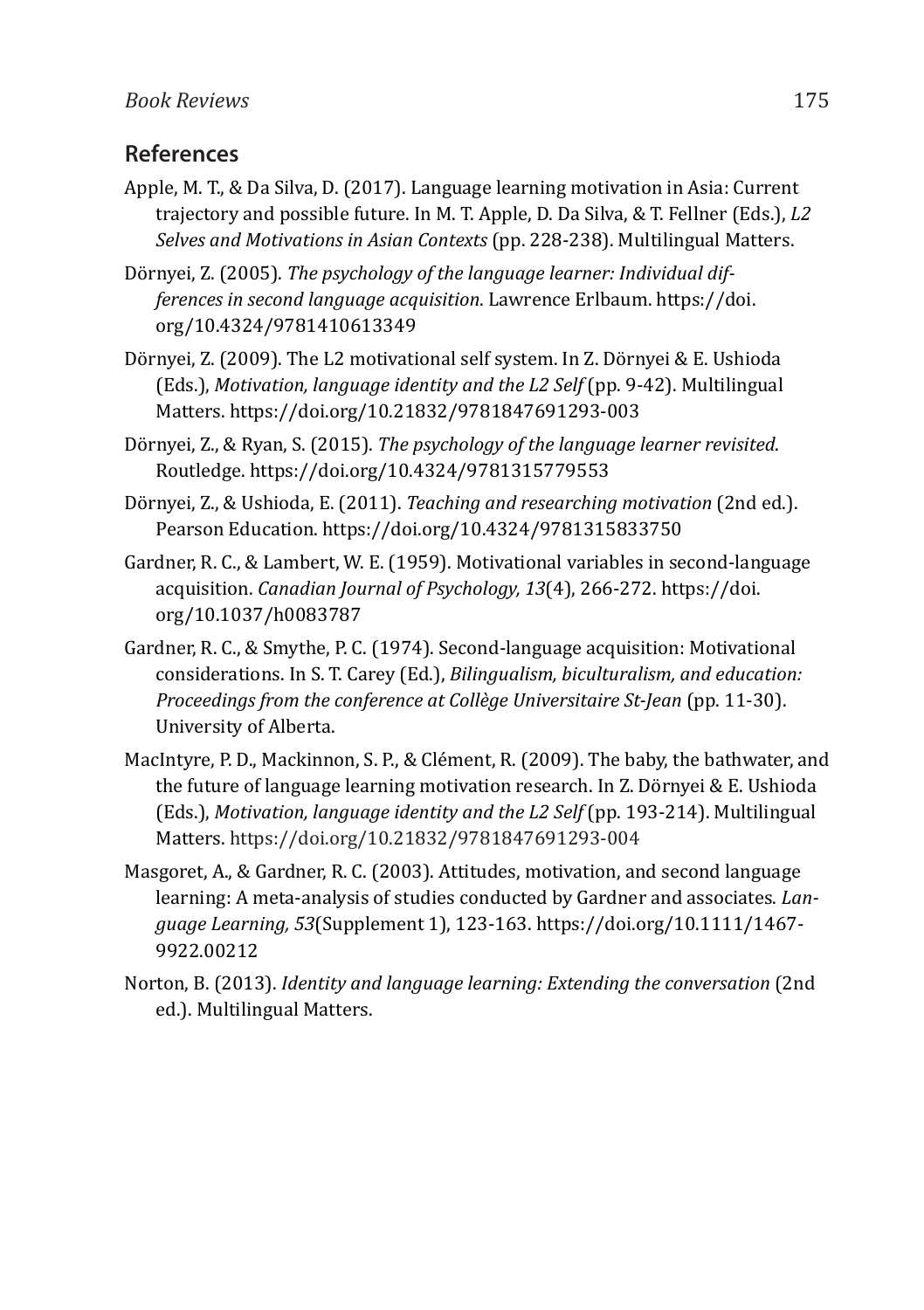# *Early Language Learning and Teacher Education: International Research and Practice***. Subhan Zein and Sue Garton (Eds.). Multilingual Matters, 2019. ix + 296 pp. https://doi. org/10.21832/ZEIN2654**

*Reviewed by* Alexandra Burke Public Sector Educator

In 2020, language educators in Japan are currently in the 1st year of English education as a formal subject in public Elementary schools nationwide. Simultaneously, the number of young learners growing up in bilingual, trilingual, or multilingual households in Japan is increasing. Furthermore, the pace of globalization is driving down the age at which the world's children are exposed to multiple languages through societal and educational settings. Accordingly, this is an opportune time for educators of current and future teachers to read this volume from the Early Language Learning in School Contexts series edited by Janet Enever.

The chapters within the book highlight the diversity of situations in which English and other Modern languages are being taught now and how teachers learn, develop, and apply new skills in classrooms. Part of the appeal of this edited collection is that individual contributions are included from multiple regions in Asia, Southeastern Europe, the UK, Australia, and the USA. In one volume, readers can become familiar with how a variety of early childhood education systems are responding to the rapidly changing educational needs of children between the ages of 3 and 12.

The volume is in four sections with the "Preface" material setting the context and closing with conclusions and future directions. Although it is probably preferable to read the book sequentially, the individual chapters are also suitable for stand-alone reading. In Chapters 1 and 2, editor Subhan Zein introduces the themes explored in the book, and Yuko Goto Butler introduces research-based lessons illustrating how teachers of young learners of English (YLEs) are educated in East and Southeast Asia.

"Part 1: The Complexity of Teacher Learning" presents a narrative research study from Vietnam by Le Van Canh (Chapter 3) of how a young English teacher transitions from a student with a love of English to the overwhelming reality of needing to satisfy a wide range of pupil, school, parent, and personal expectations. The teacher undertakes postgraduate study, which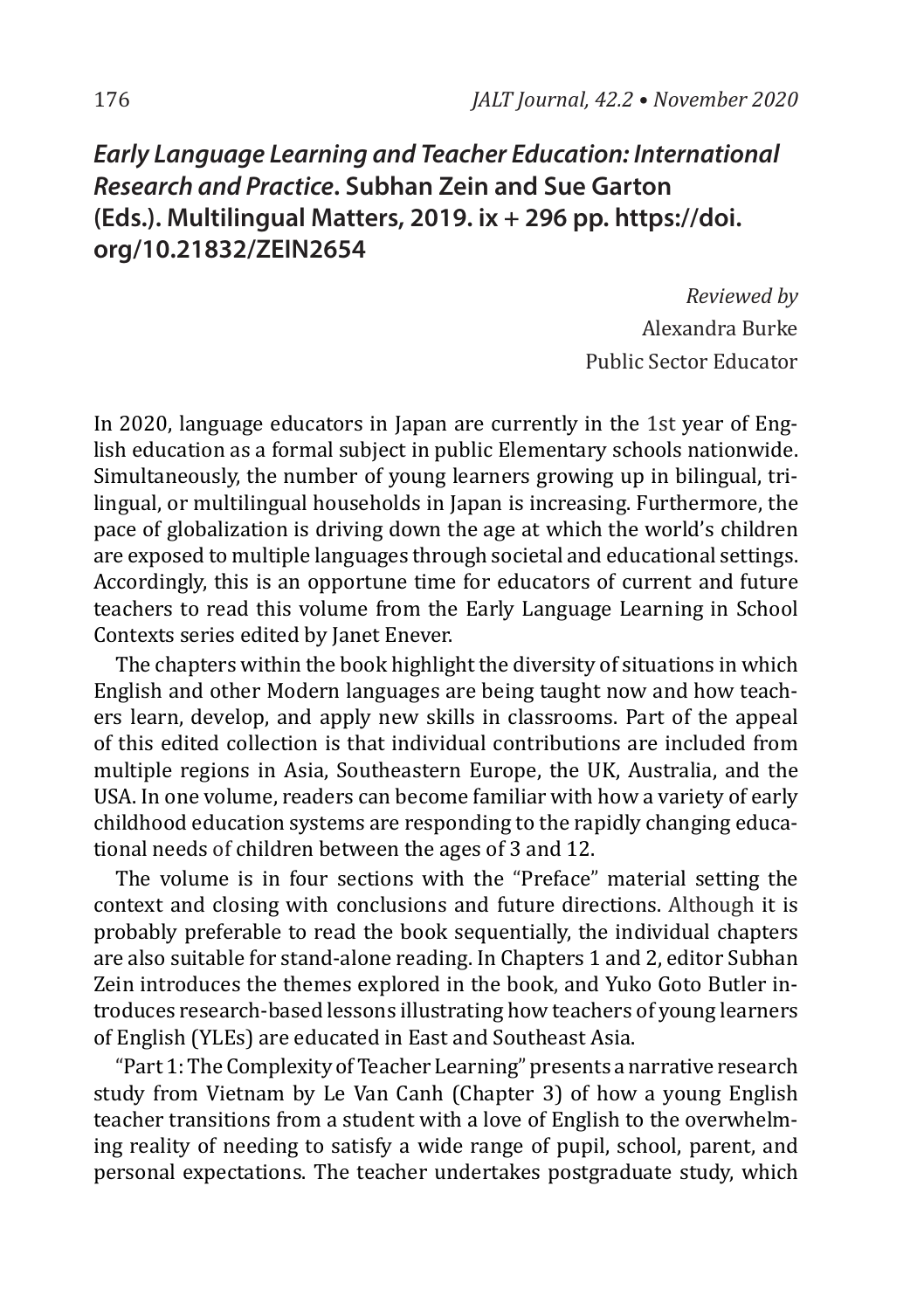helps to balance her self-concept as an educator. In Chapter 4, Zein looks at differences in how adults and children learn and use language. This study in Indonesia looked at the ability of YLE teachers to put themselves into the mindset of a child to modify their language, with the result of making them much more effective communicators. Chapter 5 by Yuefeng Zhang opens with a short description of the role of English as an official language in Hong Kong. Following this, Zhang describes a Learning Study research project involving six preservice English Language Teachers who work collaboratively to identify areas of difficulty, research, teach and/or observe, evaluate, consider, refine, and then reteach a variant of the lessons. This method is intended to increase the ability of teachers to notice needs and adapt to their learners. In Chapter 6, Gee Macrory explores the attitudes of teachers and students in England to the introduction of new orthographies when the students are still relatively new to their first orthography. The scope of this chapter includes English and modern languages, generalist versus specialist language teachers, and the role and perceived applicability of phonics training in classes of different languages.

"Part 2: Innovations in Mentoring and Supervision" commences with a study from Taiwan by Chiou-Hui Chou, focusing on preservice YLE teachers using the communicative language teaching approach (CLT). A strong theme was connecting their coursework to practicum with the opportunity to microteach, review, refine, and reteach with the supervisor as a coach. In Chapter 8, Yasemin Kırkgöz discusses research in Turkey focused on inservice teachers with an external supervisor aiming to build more interactive, student-centered lessons for 7-year-old students. This 7-month study examined shifting from textbooks to incorporate more realia and encouraging collaboration over competition between students. In Chapter 9, Nettie Boivin outlines the context of multilingual education in Kazakhstan, where a goal of English competency by 2020 was set in 2007, shifting English as a foreign language (EFL) to English as an additional language (EAL), commencing with Year 1 students and aiming to use 21st-century techniques to underpin education. This was a major departure from a teacher-centered model delivered predominantly in Russian.

"Part 3: Strategies in Program Development" opens with Chapter 10 in which Valentina Carbonara discusses teacher competences and certification. The research focuses on a bilingual kindergarten in Turkey implementing an Italian educational approach known as Reggio Emilio. Chapter 11 by Junko Matsuzaki Carreira and Tomoko Shigyo includes a history of reforms of English education in Japan and the transition from English as a foreign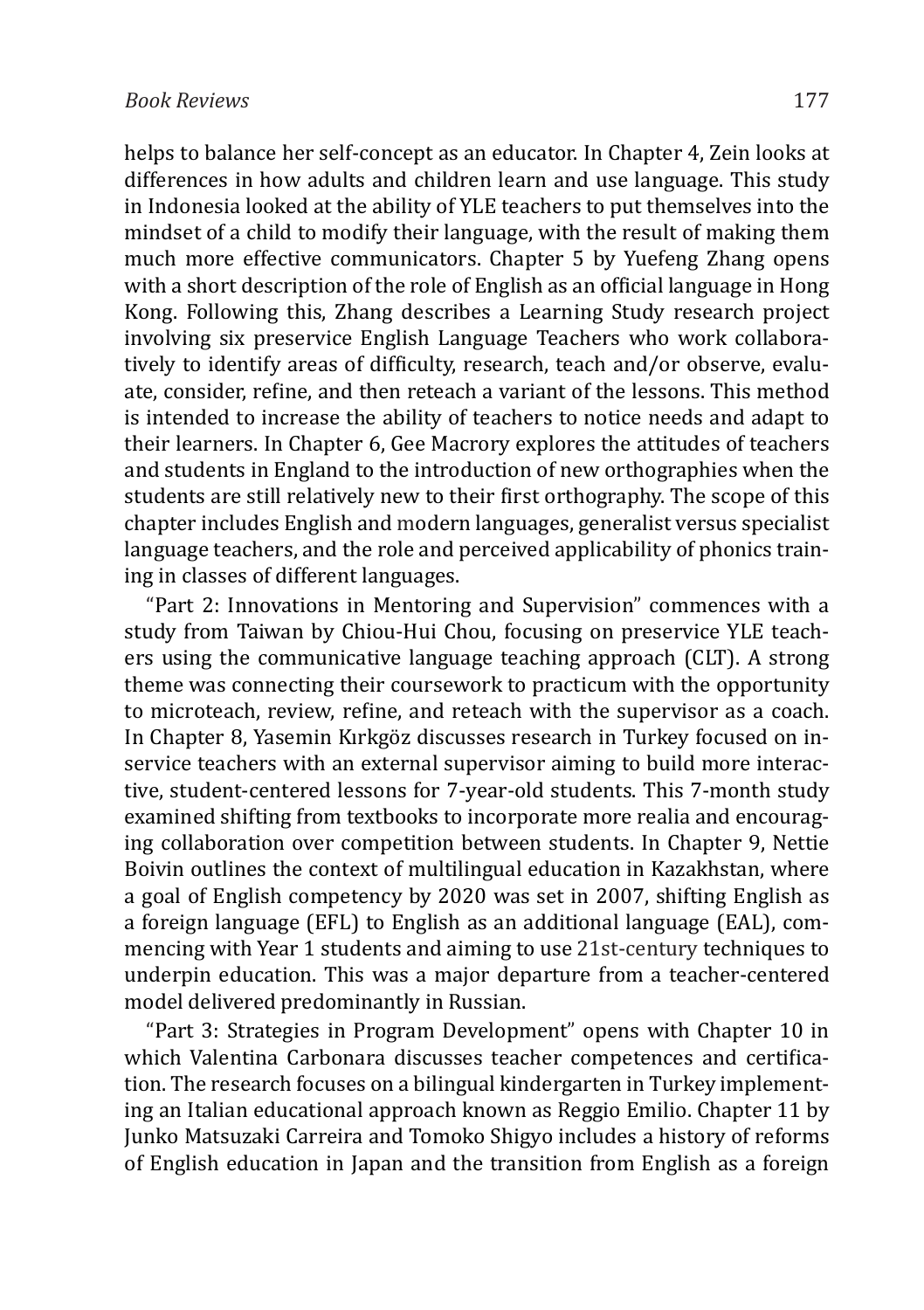language activity to English as a subject. The authors also discuss in detail the training and infrastructure needed to shift from grammar translation to a team-taught communicative language teaching approach and ultimately to the cross-curricular approach and use of project-based learning, often delivered as content language integrated learning (CLIL). A large part of this transition has been to reduce the anxiety of generalist teachers who felt unprepared to create lesson plans for English language activities and lacked confidence in their spoken English.

"Part 4: Perceptions, Knowledge and Assessment" starts in Australia with research by Larissa Jenkins, Elisabeth Duursma, and Catherine Neilsen-Hewett. In a small study of bilingual and monolingual early childhood services, the researchers investigated the perceptions of deficits and advantages of bilingualism in services for children. They also explored educator bias not only on language use but also cultural background and the relationships with children who spoke different home languages. In Chapter 13, Katherine M. Griffin, Alison L. Bailey, and Rashmita S. Mistry detail how mass immigration in the USA has influenced the development of immersion methods for teaching alongside monolingual English education. Dual English–Spanish immersion courses have been developed where students get a good foundation in their home language before transitioning to a higher percentage of English, thereby making assessment fairer to these students. Both Chapters 12 and 13 contain evidence of a move away from a deficit approach of bilingualism to a benefits approach, which can only provide muchneeded help to bolster the self-image of these learners in a predominantly monolingual system. In Chapter 14, editor Sue Garton brings together all the issues that have been discussed and looks to the future implications of early language learning. Part of her discussion is the speed of the introduction of English and the hope that some of the difficulties encountered during the introduction of CLT may be overcome during the introduction of CLIL. Garton also reflects on the importance of access to pre- and in-service training for educators on pedagogy for young learners and training in language skills. The shift from transmissive and prescriptive to learner-centered education requires substantial scaffolding for teachers to provide them the resources and confidence to stick with the new models, rather than relying on previous teaching habits when things do not go as expected.

This book is a very useful resource for university educators of future teachers and also education policy makers because of the clear overview provided about the varying ways in which English and other Modern languages are taught. This is important because it is unrealistic to expect that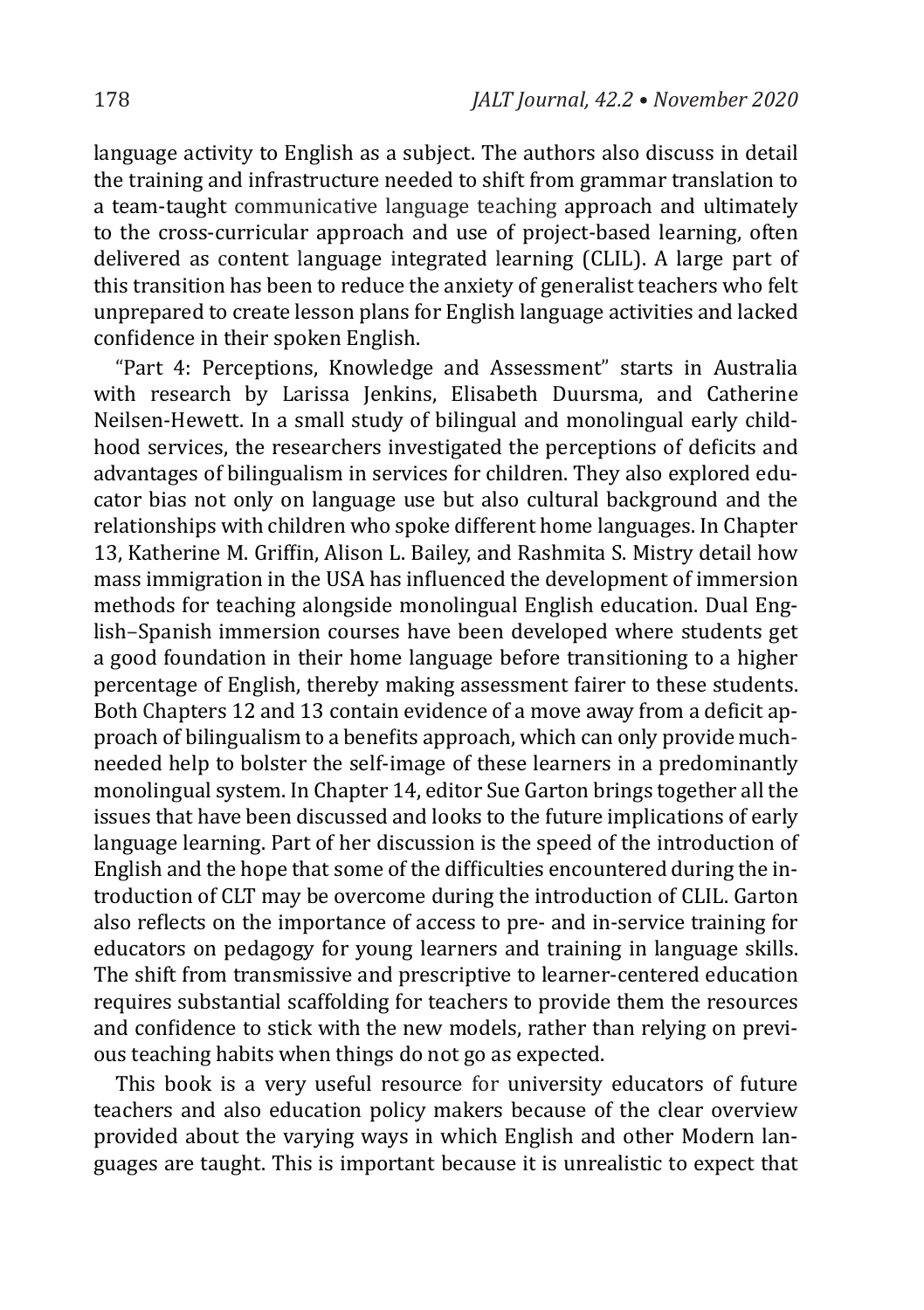#### *Book Reviews* 179

languages can be taught the same way universally when there are stark differences in political and economic priorities and consequently the resources available to fund the education people may want. The unexpected appearance of SARS-CoV-2 has catapulted many students and educators around the world into online learning. It will be interesting to see if a by-product of this abrupt shift will unexpectedly translate into the increased learning opportunities for teachers that this volume recommends.

## *Reading in the Brain: The New Science of How We Read***. Stanislas Dehaene. Penguin Books, 2009. xii + 388 pp.**

*Reviewed by* Greg Gagnon Nanzan University

Numerous works have been written concerning the pedagogy of reading (for example, we could turn to Grabe, 2012 or Bamford and Day, 1998), but few have been written concerning how the brain functions as we read. Stanislas Dehaene is not a reading researcher, but rather a mathematician and psychologist, and he approaches research about reading from a cognitive science perspective. *Reading in the Brain* offers insights into several aspects of how the brain interprets the written word. This book focuses on the process the brain uses to interpret the many glyphs used to represent sounds, and how the brain decodes these. Dehaene describes the physical paths neurons take while we read, explores how the brain interprets various symbols into phonological units, and shows us where reading lives in our brains. He also discusses brain functions that impede reading and some possible reasons why. This book begins with an introduction, which is followed by eight chapters, and it ends with a conclusion offering some final thoughts.

The introduction gives an overview of the key points of the book and the way the author intends to approach discussing it. From the first page, in the first paragraph, Dehaene calls reading "an amazing feat." He suggests that human beings are unusually culturally similar and that this is an effect of having brains with functionalities that are nearly the same from person to person. On page 7, Dehaene introduces an idea that he calls the "neuronal recycling hypothesis" by which he argues that the architecture of the brain is restricted to a set of rules, which nonetheless can become amended due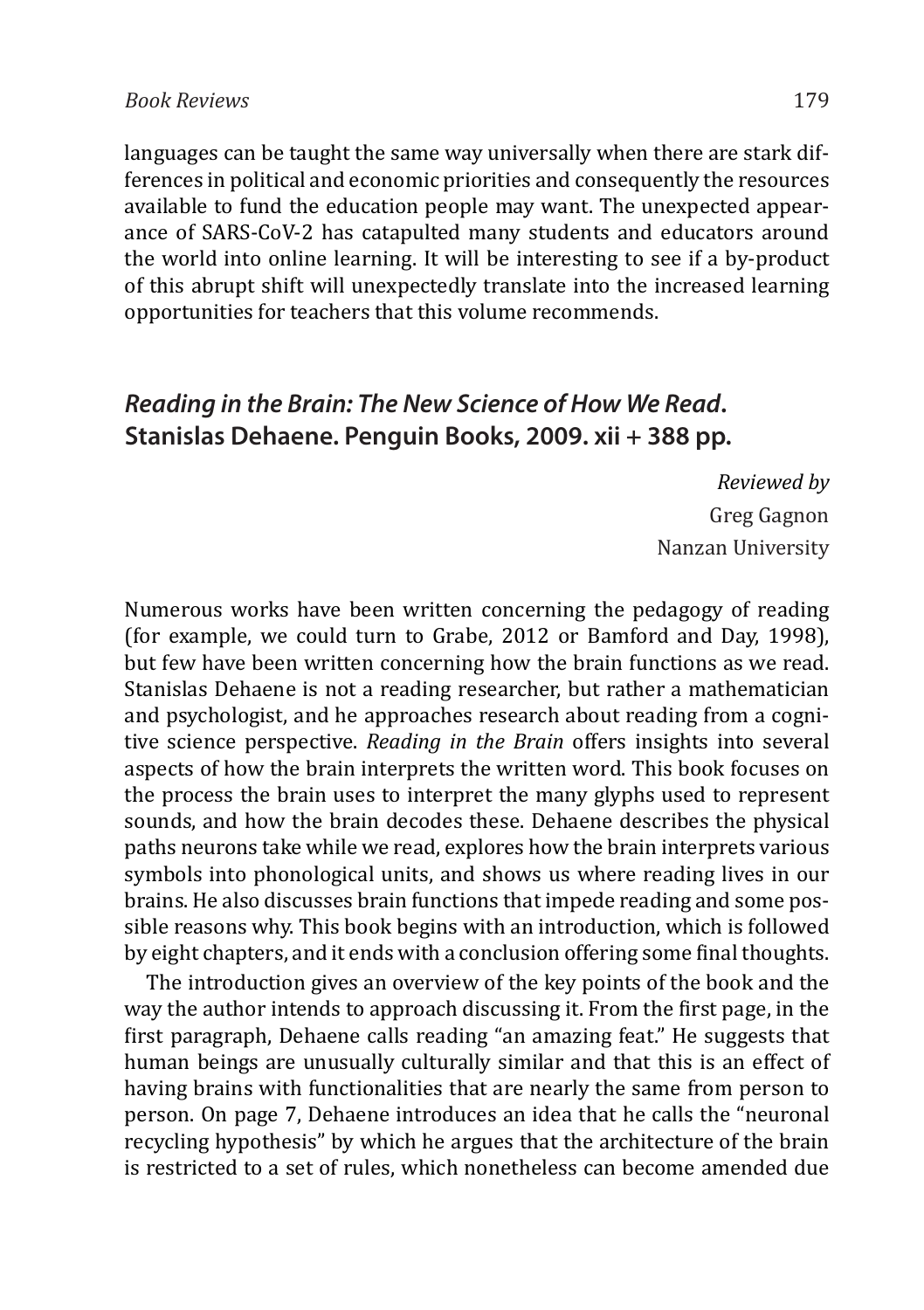to the inherent plasticity of the brain. This key point prepares the reader for Dehaene's arguments about the way the brain has found to put glyphs together orthographically, whether in a structured or in a confused way. The remainder of the introduction is a Reader's Guide, which offers an outline of the book.

The first chapter provides a detailed explanation of the mechanics of reading, including eye movement, brain decoding, and the routes the brain uses for reading. Dehaene outlines two routes: a phonological route, where words are decoded according to how they should sound, letter by letter; and a lexical route, which interprets the meaning of words with the same spelling, but two different pronunciations, and thus two separate meanings. These two pathways combined provide the means for reading, and this becomes a major thematic element throughout the book. He also clearly rejects the notion of the computer model of the brain, calling it inadequate. Computers work in structured ways, and tasks are done with equal time, but in the brain, word decoding is not done in an exact, sequential mode, nor is the time it takes to understand the meaning of a word uniform. The second chapter illuminates how it was learned where the locus of reading is in the brain by neurologists such as Joseph-Jules Déjerine, a pioneer in the field, and more modern researchers such as Steve Petersen, Michael Posner, and Marcus Raichle. Dehaene summarizes their research on the brain, mostly done by examining problems that people with brain lesions or other brain traumas have had. Their research helped Dehaene locate what he describes as the "letterbox" (p. 62), which is where the brain interprets symbols in order to read them and is the key to understanding how humans are able to read or experience reading disabilities. This letterbox is the author's own observation, and it is his claim that reading is done exactly here, and not scattered all over the brain. Chapter 3 presents a comparison and contrast between simian brains and human brains. Dehaene describes how monkey and human brains treat visual images similarly, how the processing of stimuli are the same, leading towards the ability to see very simple abstractions of shapes. However, the human brain, in the letterbox area, develops these abstractions to an even more refined level, which is why, he argues, the shapes of many of our writing systems are very similar.

Chapter 4 outlines various writing systems around the world, and the author notes that the features of writing all conform to a few simple rules: shapes that conform largely to natural shapes and lines easily interpreted by the brain. Dehaene also discusses various writing systems; however, he focuses mainly on alphabetical systems and does not delve deeply into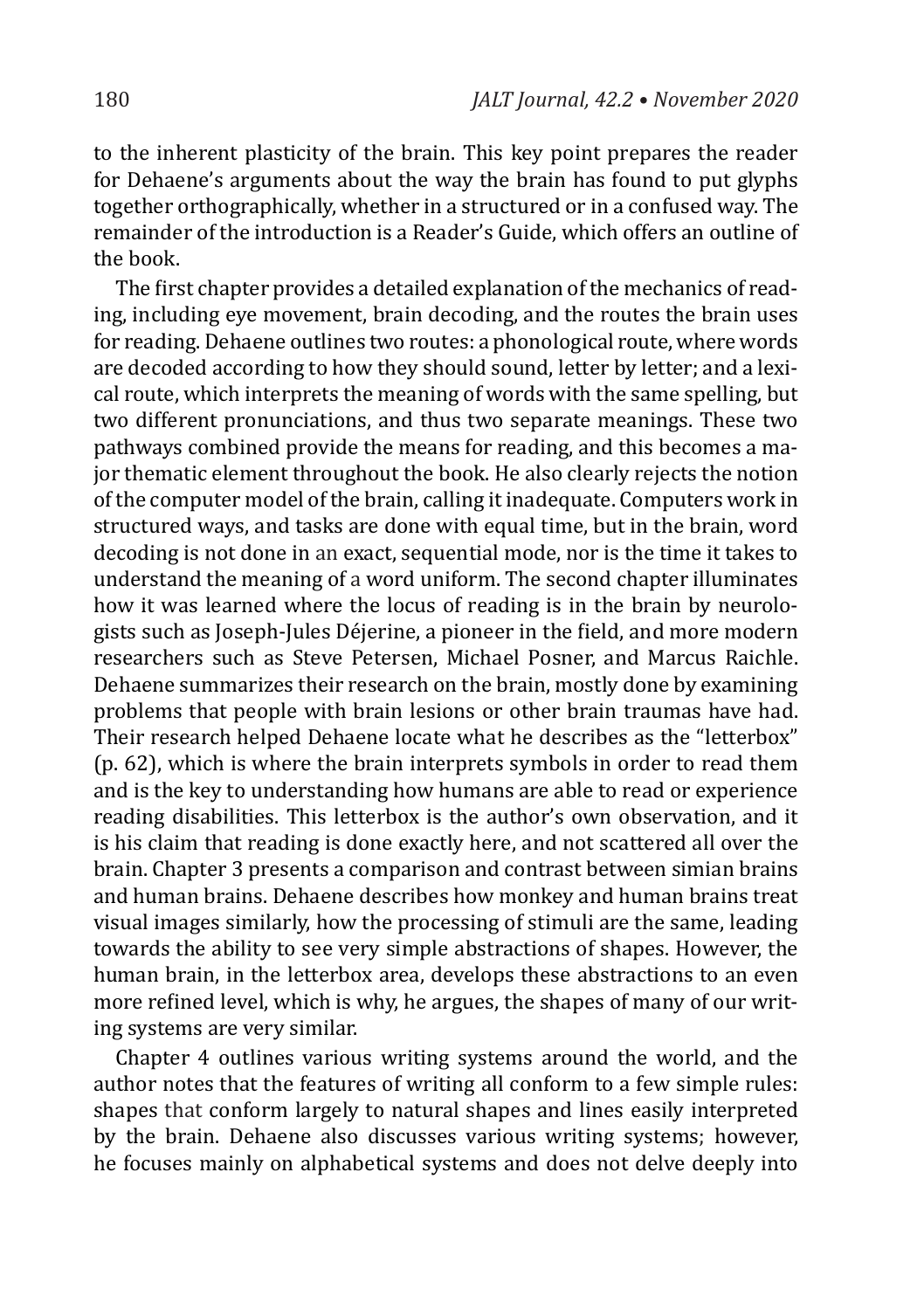pictorial writing systems, such as the Chinese or Japanese writing systems, which would have been interesting to know more about. The chapter ends with an explanation of how the Phoenician-inspired Greek alphabet systems added vowel glyphs, thereby making each word less ambiguous in meaning.

Chapter 5 may be of particular interest to reading researchers because it goes into considerable detail into how children learn to read. Dehaene describes research into how the brain interprets and decodes symbols for reading and strongly rejects the "whole language method" of teaching reading. Instead, he recommends that reading instructors focus on phonemes and clusters, especially in languages with opaque orthographic systems such as English and French. The chapter also outlines various stages in children's reading ability, from being able to recognize individual letters, then chunks of letters, and finally whole words, which can become sentences. It is only at this stage that children can begin to enjoy reading because meaning is now apparent.

Chapter 6 is a review of research into dyslexia. Dehaene introduces what its causes may be and also offers some suggestions on how educators can help those facing this condition. Chapter 7 outlines the way the brain relies on symmetry, why it does so, and how visuospatial acuity is extremely important for reading words on a page.

In Chapter 8, Dehaene muses on why only humans have learned to read. Many animals, such as birds and monkeys, can interpret symbols, and many apes can draw to a certain extent. However, why is it that humans, alone, combine these two skills to create writing? He suggests that it is the very plasticity of the human brain, coupled with a cultural imperative to record things in a permanent manner, that allows human beings to reach a new and powerful point in cultural development. Humans, different from other simians, read. Dehaene notes that while the brain is able to read, there was no specific evolutionary moment which allowed us to do so. The key, he believes, is culture, and he elaborates his reasons for his findings in the rest of the chapter. Finally, the Conclusion offers some ideas about the path of future research in reading and how we can look at neuropathways of the brain to help us understand the way we decode words. He strongly recommends much more research in this area, with an emphasis on experimentation that has a solid design methodology.

*Reading in the Brain* is a detailed yet clearly written introduction to brain science in general and how it relates to the phenomenon of reading specifically. Due to the large amount of technical detail about brain research, it may not be the easiest of reads. However, it does describe the experiments and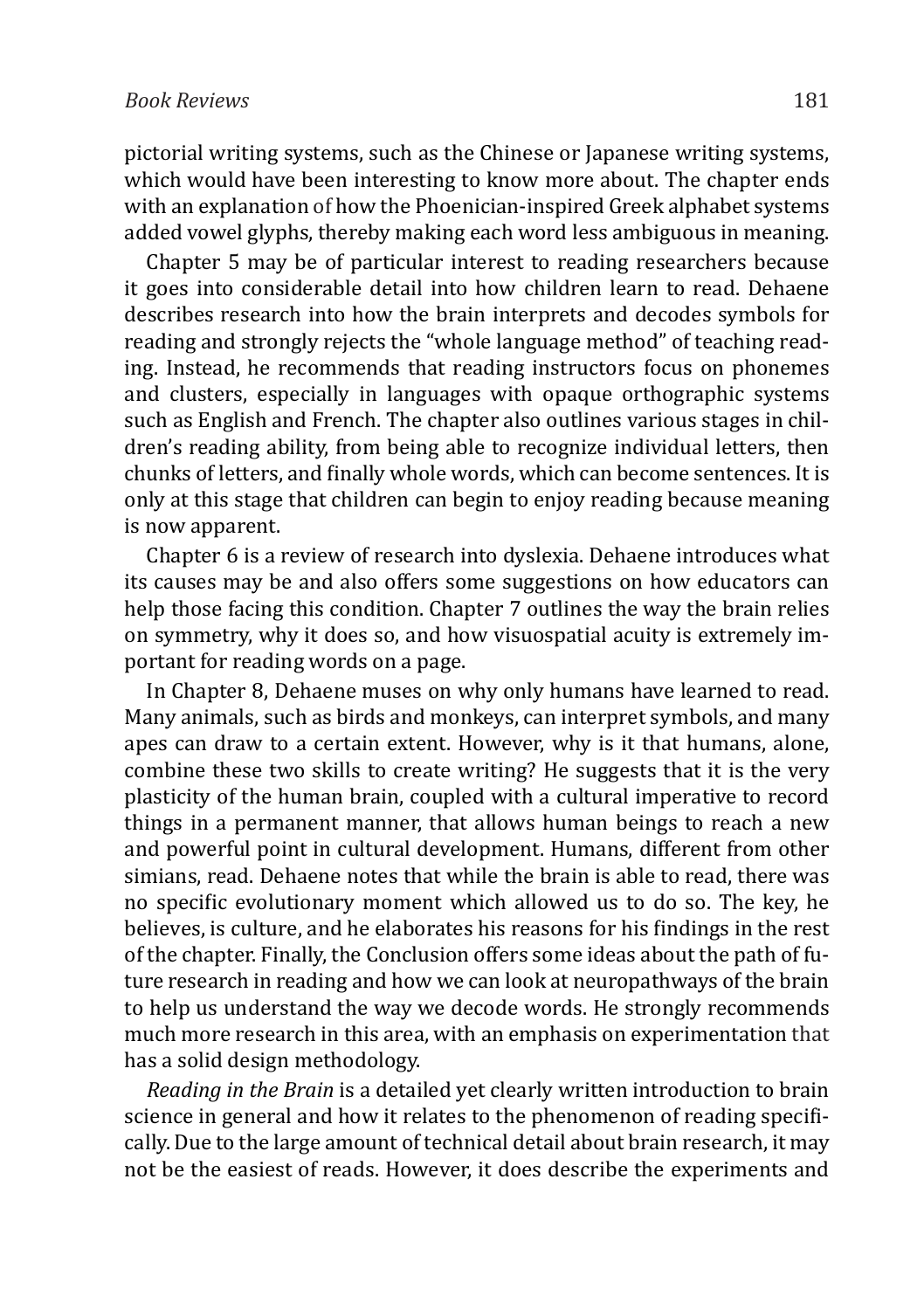results is a straightforward way and avoids the use of jargon. Although titles in the Penguin Books series do not use in-text citations, 15 pages of endnotes and a 30-page bibliography provide a recap of what was available on the science of reading when this book was published in 2009. It also provides numerous charts and graphs describing the research results, so readers can better gauge for themselves the data provided. Although this book is a good start for learning more about the research done into how brains read and the brain's amazing capacity to interpret the written word, interested readers may also be curious to look at Dehaene's (2014) revisions and updates in reply to his critics.

#### **References**

- Bamford, J., & Day, R. R. (1998). Teaching reading. *Annual Review of Applied Linguistics*, *18*, 124-141. https://doi.org/10.1017/S0267190500003512
- Dehaene, S. (2014). *Reading in the brain* revised and extended: Response to comments. *Mind and Language, 29*(3), 320-335. https://doi.org/10.1111/ mila.12053
- Grabe, W. (2012). Reading in a second language. In R. B. Kaplan (Ed.), *The Oxford Handbook of Applied Linguistics* (2nd ed.). Oxford University Press. https://doi. org/10.1093/oxfordhb/9780195384253.013.0006

# *Global Citizenship Education: A Critical Introduction to Key Concepts and Debates***. Edda Sant, Ian Davies, Karen Pashby, and Lynette Shultz. Bloomsbury Academic. 2018. vii + 238 pp. ebook.**

*Reviewed by* Winifred Lewis Shiraishi Nihon University

*Global Citizenship Education* is an introductory text intended for graduatelevel study. The authors present a variety of viewpoints from academic literature in the field of global studies while valuing "pluralist, inclusive perspectives" (p. 2). The authors choose the use of "global" in contrast to "international" because, in their view, international seeks to look at the links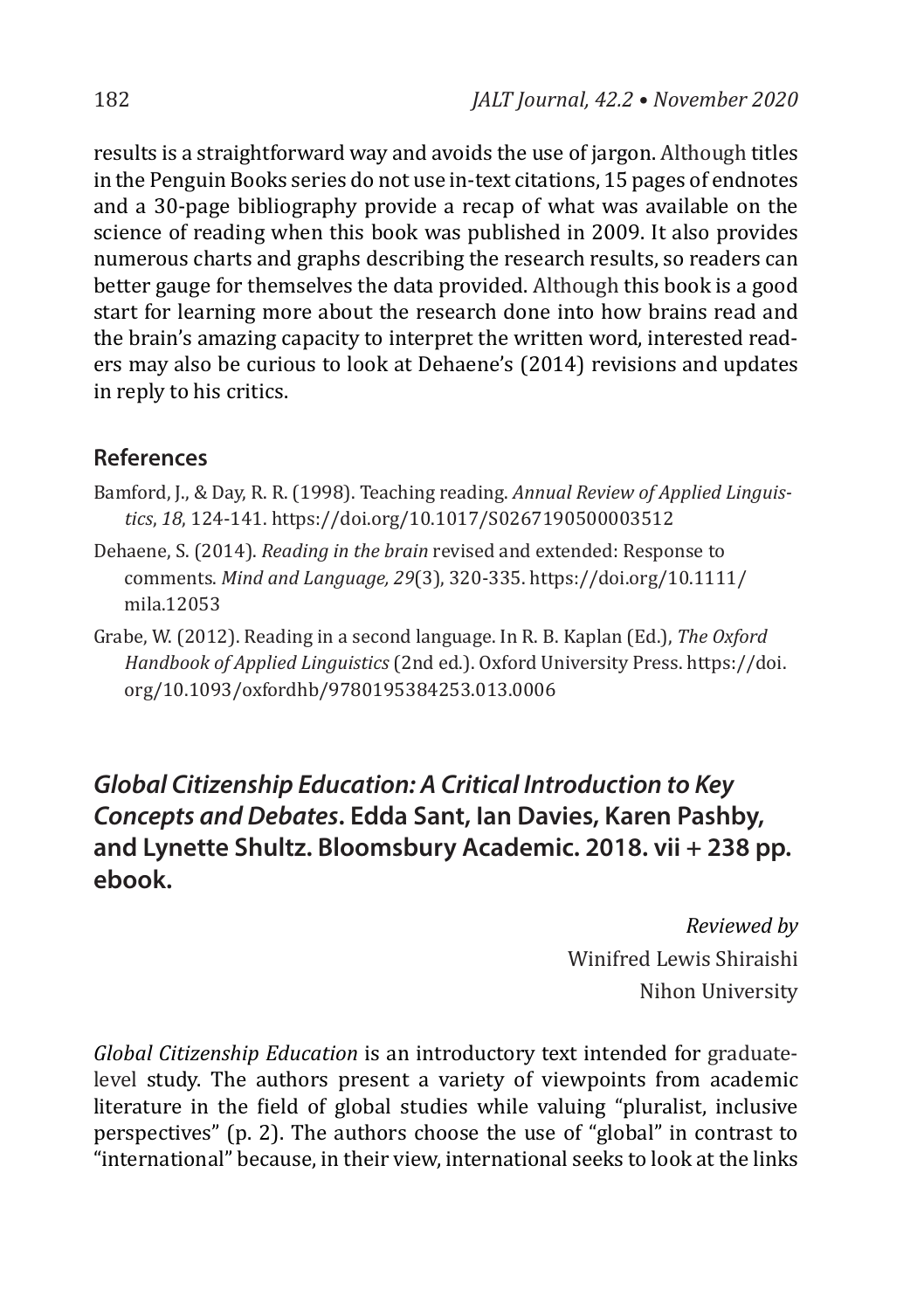#### *Book Reviews* 183

between nations whereas global implies a "coming together" (p. 3). The book and its annotated readings with assessment activities are intended for use by students in a wide variety of fields with the hope that educators find it a useful aid to teaching. Although this is a well-written, accessible resource in the field of global education, because the volume is written as a textbook with 21 chapters separated into three parts, there is far too much detail to cover in a single review. I will discuss the guiding ideas of global citizenship as defined by the authors and the ways in which these ideas are supported in each part.

In the first chapter of "Part 1: Key Questions, Concepts, and Dimensions," the authors define global citizenship and defend the necessity of global citizenship education. Several chapters are devoted to the concepts of global identities and local or national citizenships. These include spirited discussions on different approaches to citizenship based on residency, ethnicity, religion, indigenous status, or class; and how people perceive their individual citizenships. This segues into a discussion on ethics and rights and how those may be defined differently in various cultures, while trying to be cautious not to value a certain culture's perceptions over another.

The authors also encourage students of global education to consider how they define themselves as global citizens through a variety of activities presented at the end of each chapter. For example, in Chapter 6, the authors present various definitions of "local" and "global" not only as geographic proximity but also as socially constructed insiders and outsiders (p. 56) as well as different contexts in which these terms are used. In addition to an annotated bibliography, at the end of the chapter, there are two assessment activities (p. 61). The first activity is a series of questions for discussion around the film *Babel* by Alejandro González Iñárritu for students in social science courses. The second activity directs students to compare a set of social studies textbooks for teacher training.

In "Part 2: Key Educational Frameworks," the authors introduce some of the definitions, debates, and theories current in the field of global studies. These chapters provide the intellectual framework for a broader discussion on what the goal of global citizenship is and what it can mean. Part 2 consists of eight chapters on topics, including the meaning of citizenship and citizenship education (Chapter 9), the various interpretations of social justice (Chapter 10) (e.g., distributive justice, recognition justice, and participatory justice), character education (Chapter 12), diversity education (Chapter 13), and peace education (Chapter 14). Each chapter includes a summary of the works of two or three scholars in the field and provides supplemental activities for classwork or independent study. For example, Chapter 10 on social justice sets up an interactive module for students to debate participa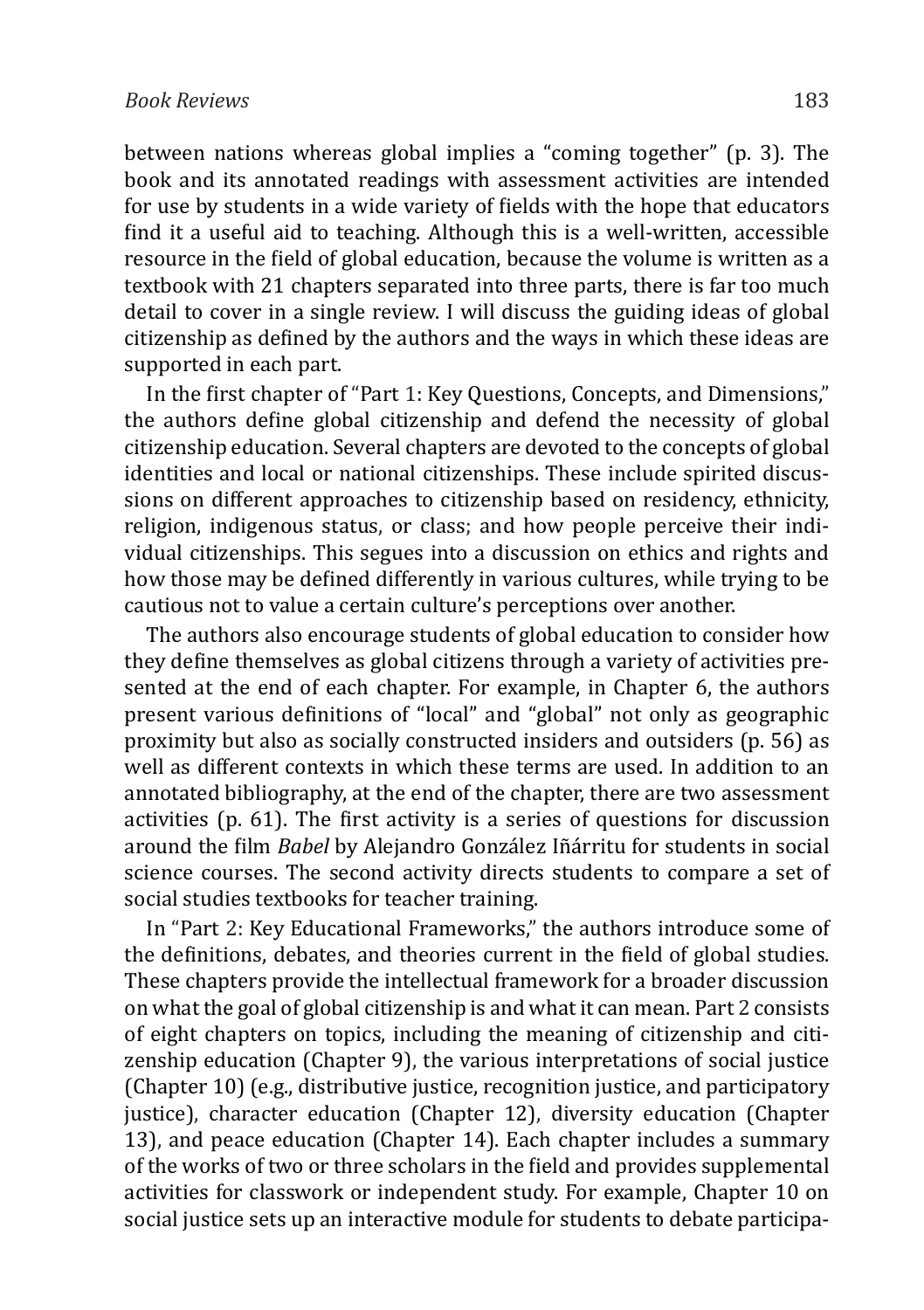tion in a music school contest and discuss the meaning of classical versus indigenous interpretations of music (p. 100). Chapter  $14$  reviews the different approaches to peace education and critiques on the concepts of peace education. For Japan-based educators, this discussion may be of particular relevance, and a brief overview of work in Japan on peace education is provided (p. 140).

Because *JALT Journal* is geared towards educators, it may be useful to analyze how the formal educational goals—teaching, learning, and assessing are met within a sample chapter. Chapter 15, "Diversity Education," begins with a discussion of the 2015 attacks in France on the satirical newspaper Charlie Hebdo and the responses by the public on the rights of free speech and freedom of expression—both in condemning the attacks but also in its offensive characterization of a religion. The authors then tackle various philosophical and political traditions of diversity and citizenship (e.g., segregationist, liberal assimilationist, multiculturalist, and pluralist). All these approaches have at their core a debate on the relationship between the individual and the state and how that fits in with citizenship. An annotated bibliography is provided for further reading to reinforce the presented idea, making it an integral part of the learning process. Lastly, students are tasked to analyze how different countries face religious diversity issues in school settings, in this case, the issue of wearing hijab in schools.

The final part, "Key Issues in Research and Practice," provides an overview of global education research and its current use in the classroom. The authors admit that the data gathered was largely in English-, Spanish-, and French-speaking contexts. Further, since various topics within the global education umbrella—such as citizenship or social justice—may be explored in fields other than global education, it is difficult to determine the parameters of research materials used. As a reader, I will admit some confusion on this point. Because the authors make a distinction between international and global in the introduction, it would have been helpful to have that distinction made more clearly in the analysis of research.

The attempt to be inclusive and pluralistic is evident in the wide range of activities to elicit discussion at the end of each chapter. Further, many of the activities and readings are from free and open-source material. This is invaluable as more equitable access for students or researchers who may have limited funding or resources. The authors do, however, rely heavily on United Nations sources and studies. Although this is understandable as the UN does a lot of research that is beneficial to global studies, as a reader, there is at times an uncritical acceptance of UN data without providing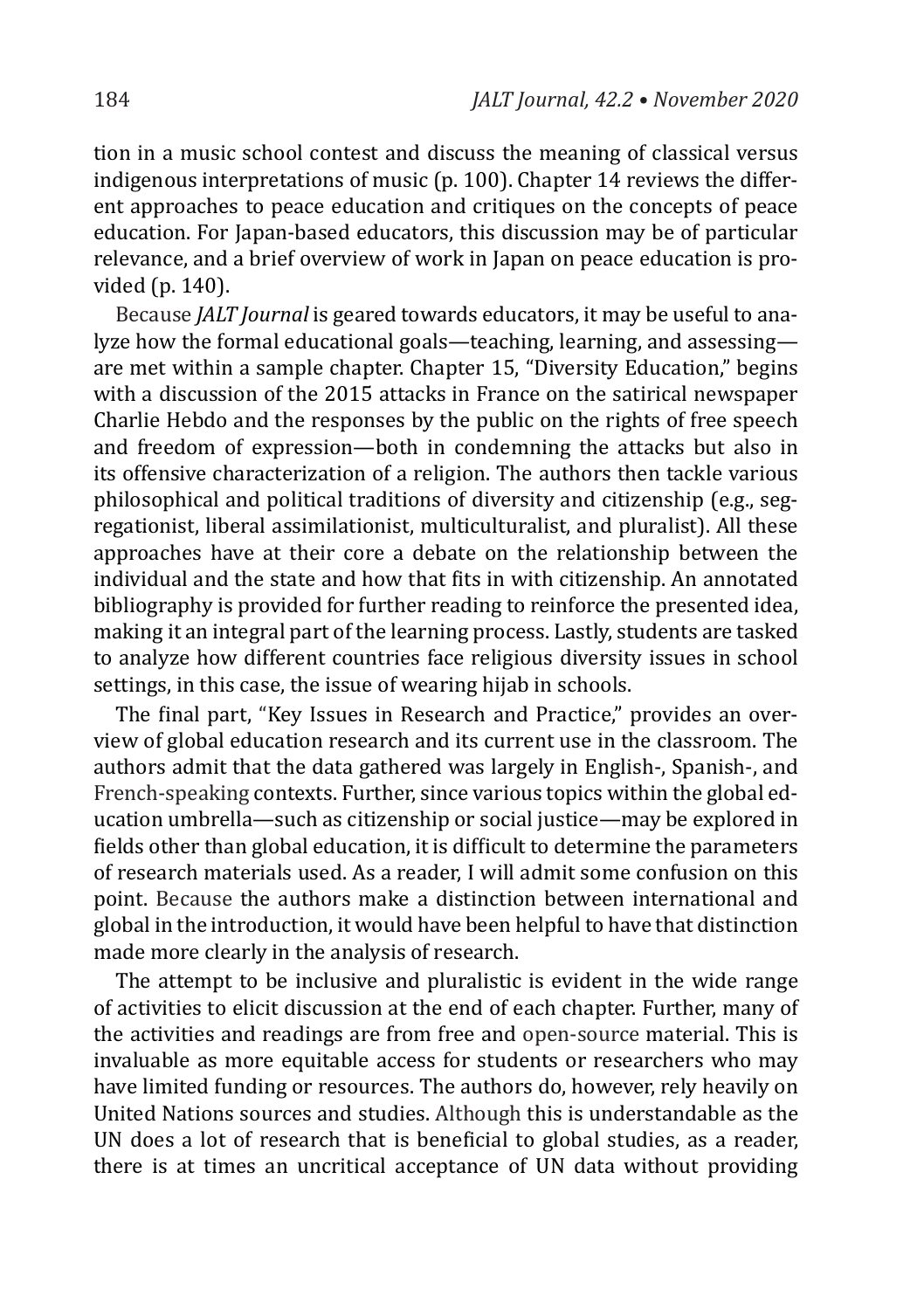counter sources. This textbook is heavily oriented towards the humanities disciplines; so, for teacher training in science or technology fields, perhaps supplemental activities focusing on the issues of data privacy, censorship, and piracy could be expanded at the instructor's discretion.

As an educator, *Global Citizenship Education* made me think more critically about the current texts I use in English language education and the ideas about global education they may or may not reinforce.

## *Creativity and Innovations in ELT Materials Development: Looking Beyond the Current Design***. Dat Bao (Ed.). Multilingual Matters, 2018. xi + 256 pp. https://doi.org/10.21832/BAO9696**

*Reviewed by* Tara McIlroy Rikkyo University

The aim of this edited volume is to report on innovation and creativity in materials design in ELT. The approach is to bring together some established voices and new researchers to inform materials design and implementation at primary to tertiary levels. Materials may be traditional course texts or something from more learner-centred approaches, for example, process drama or narrative writing. Editor Dat Bao defines creativity as the need to produce novel ideas, and innovation is understood to mean new procedures or methodology that bring about improvement. The potential audience of the volume is broad and may include teacher trainers, language practitioners, trainee teachers, coursebook writers, and also language education researchers.

The book comprises 13 chapters and is divided into three parts. The first part focuses on improving ELT materials using creative pedagogies. What this means in practical terms is identifying problem areas such as conventional teaching activities with reports on how the authors make suggestions to improve teaching with such materials. Part 2 brings together poetry, drama, and other tools for learning, all of which may have been marginalised in ELT. Part 3 of the book goes beyond materials to the learners themselves. Learner-centred pedagogy, as a theme of the volume, is seen through involvement of learners in materials creation and modification. In Chapter 1, Bao reviews all the chapters in the book with the approach of bringing out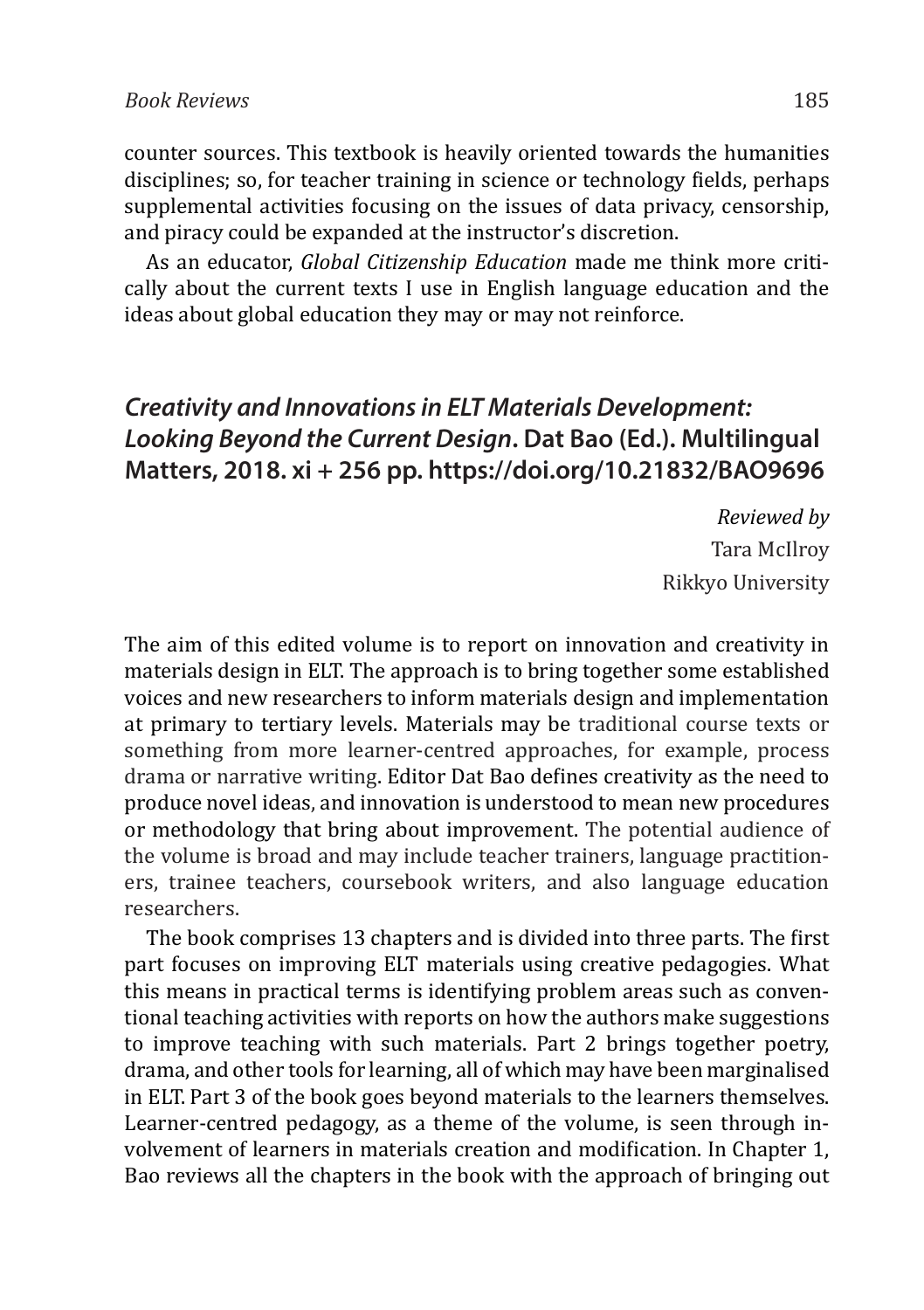key questions, making only brief comments about the readings, and intentionally leaving the chapters for readers to explore. Several of the chapters are coauthored by the editor, bringing a unity to the learner-centred theme of the discussions.

Part 1 contains five chapters which describe creative pedagogies in a variety of settings. In Chapter 2, Brian Tomlinson critically examines typical activities such as listen-and-repeat and correction activities from an analysis of coursebooks, resulting in activities that encourage longer responses and promote greater depth of interaction. Alan Maley (Chapter 3) defines the two key terms "creativity" and "materials," providing the necessary background to these terms, while also allowing for various interpretations. For example, connections to Csikszentmihalyi's concept of 'flow' (1990) and the notion of optimal experiences seem relevant here, particularly the part of the theory that connects intrinsic motivation, satisfaction, and psychological well-being. Flow experiences are enjoyable and engaging, achieved with effortless action and intense focus. This then leads to the key question of which is more important, creative process in making materials or creative output? Bao's Chapter 4 presents a constructivist theoretical perspective that builds on the idea that learning occurs when learners are actively involved in the process of meaning-making. According to this view, learning can be enhanced by activities that involve learners in knowledge construction during the learning process. This is followed by a chapter from Bao and Ranran Liu who examine creativity in primary English coursebooks. Their findings suggest that ELT materials could be improved to connect children's creativity and L2 learning. The chapter also looks at emotion and cognition, evaluating activities in terms of how well they evoke imagination, playfulness, and self-expression. The fifth chapter in this section, from Tan Bee Tin, is on the topic of promoting autonomy using creative tasks. Essential to the creative process in these activities is the condition of disciplined and imaginative use of constraints or limitations on activities. Constraints can be external (environmental factors, time constraints) or internal (related to the goals and outcomes of the task), and constraints desirable for creativity should increase the potential for success, for example, a well-defined problem. Creative tasks (e.g., brainstorming, collaborative writing, or role-plays) seek to encourage using the language items in new ways rather than the typical controlled language learning tasks which ask students to practice prespecified items and repeat narrow language structures. Taken together, this part of the book provides multiple pedagogical approaches to how materials can be adapted to create meaningful learning activities.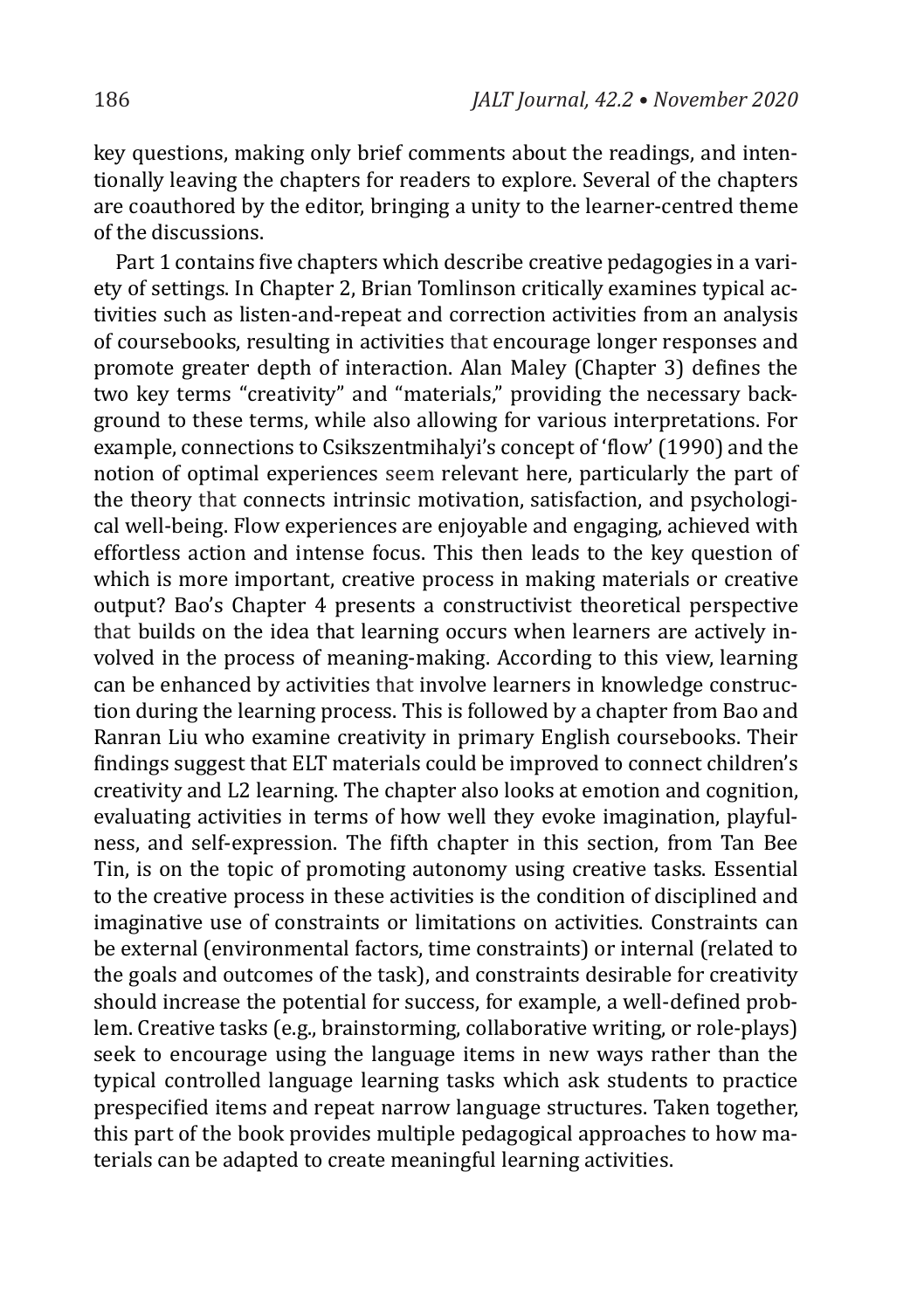Part 2, "Improving ELT Materials Through Specific Resources," begins with a chapter on process drama by Hae-ok Park (Chapter 7). The author uses principles of L2 materials design from Tomlinson (2011) to structure activities with improvised interactions and spontaneous reactions. In Chapter 8, Paul Hullah presents a clear and focused discussion of literature in the ELT classroom. Hullah's enthusiasm is for classic literature, engagement with which is achieved through his use of creative and learner-centred activities. Bao coauthors the following two chapters with Xaiofang Shang, Flora D. Floris, and Willy A. Renandya, looking at technology in L2 materials use and online resources in task design. As in Part 1 of the book, the diverse approaches suggested allow for a variety of interpretations, leaving the reader to decide on how these ideas may be used in any particular educational setting.

Part 3 of the book features three chapters focusing on teacher and learner involvement in creating materials. In Chapter 11, Rajeevnath Ramnath looks at a genre-based approach to materials development by exploring MA students' creative uses of materials at high schools in Thailand. Materials from commercial textbooks were used to create activities such as fictional narratives, arguments, and informational recounts. Bao writes in Chapter 12 about visuals projects which he conducted with the aim of developing self-expression. The next chapter details EFL teachers' perspectives on textbooks in Bangladesh. Mohammod Monimoor Roshid, Md Zulfeqar Haider, and Hosne Ara Begum evaluated textbooks using a multifaceted conceptual framework and survey responses from 100 teachers.

Overall, the book is a welcome addition to the field of materials design and helps bring new perspectives from practitioner-based observations and pedagogy. The individual chapters show how curriculum design and innovation of materials occur in practice. Although the book could be used in L1 undergraduate ELT courses, the most useful readership is likely to be trainee teachers and graduate students. Learner-centred adaptations that encourage innovation using published ELT materials are particularly relevant at the current time when teachers are looking for new ways to engage and motivate learners.

The key strength of the collection is certainly the varied contexts and perspectives from which the authors derive their content. Showing how practice differs across cultures and education settings offers the chance to share insightful innovation amongst practitioners and researchers. One alternative to this is the contextualised, culture-oriented approach (see Reinders et al., 2019, for a Japanese-focused example). This volume takes a different path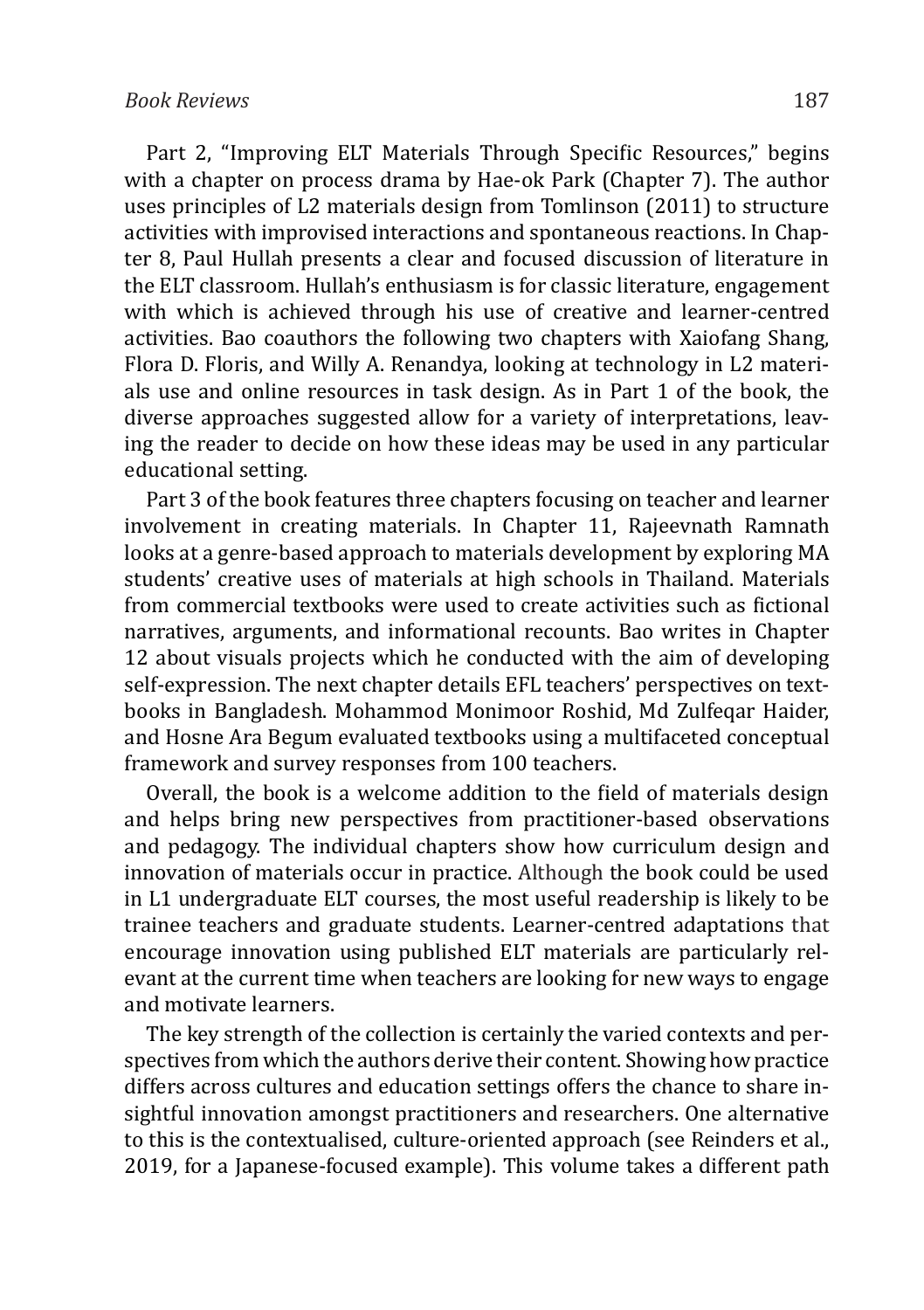and uses writing from authors who are internationally based and, therefore, represent various perspectives on materials design. Although innovation, creativity, and change have already been widely explored (see Kennedy, 1988 and Waters, 2009, for example), the very nature of exploration continues to inspire new writing and new ways of teaching. A natural progression from this volume would be to look more closely at indigenous practices and multilingual materials design, expanding from ELT to language learning in other languages.

#### **References**

- Csikszentmihalyi, M. (1990). *Flow: The psychology of optimal experience*. Harper and Row.
- Kennedy, C. (1988). Evaluation of the management of change in ELT projects. *Applied Linguistics, 9*(4), 329-342. http://doi.org/10.1093/applin/9.4.329
- Reinders, H., Ryan, S., & Nakamura, S. (Eds.). (2019). *Innovation in language teaching and learning: The case of Japan.* Palgrave Macmillan. http://doi. org/10.1007/978-3-030-12567-7
- Tomlinson, B. (2011). *Materials development in language teaching* (2nd ed.). Cambridge University Press.
- Waters, A. (2009). Managing innovation in English language education. *Language Teaching, 42*(4), 421-458. http://doi.org/10.1017/S026144480999005X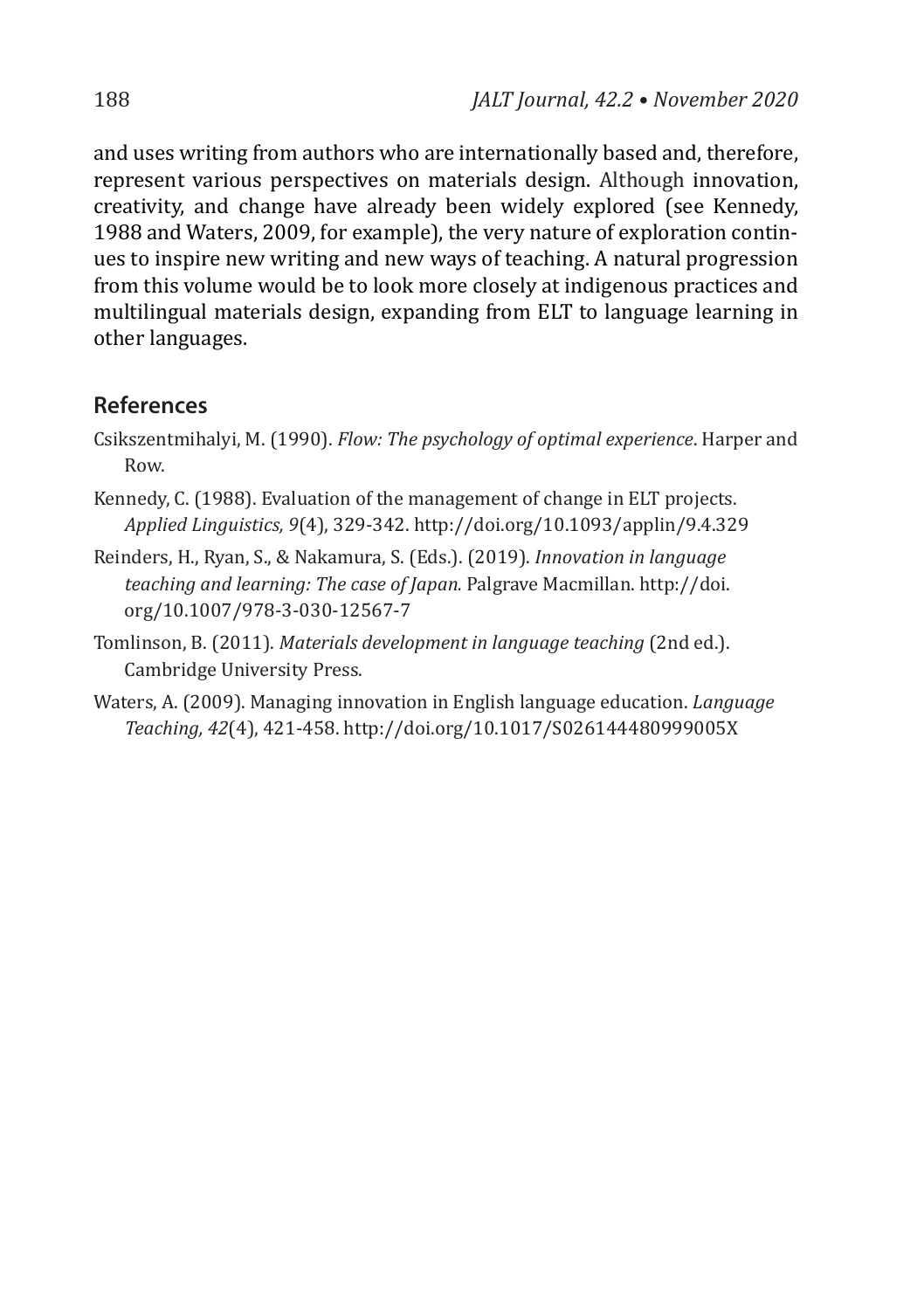## *Quality in TESOL and Teacher Education: From a Results Culture Towards a Quality Culture***. Juan de Dios Martínez Agudo (Ed.). Routledge, 2020. xxvi + 280 pp. https://doi. org/10.4324/9780429198243**

*Reviewed by* Kashif Raza Qatar University Matthew Vetrini CLARK Memorial International High School, Osaka

The quest for and definition of a quality education has always been an evershifting target, although only recently has it begun to be considered a human right. Furthermore, quality has been neglected and ignored because it is difficult to measure and is highly context dependent. The main aim of the book is to address contemporary issues in quality and quality assurance in TESOL and teacher education. This is particularly relevant as the field expands to different settings and contexts and intersects with technological advancements in language education, diverse student and teacher populations, multilingualism, and the need for continuous language teacher development. With twenty-six chapters, the "Foreword" by Thomas S. C. Farrell, the "Afterword" by Jack C. Richards, and an introductory chapter by the editor, this volume, endorsed by renowned scholars in the field, will appeal to a wide audience.

The first section, entitled "Quality in TESOL Education in a Globalized Multilingual World," comprises five chapters. The first chapter, written by David Little, suggests that language teaching, especially in Europe, has been promoting political and social cohesiveness without giving considerable attention to quality. In the second chapter, Graham Crookes employs a critical inquiry approach to measure quality in the field of TESOL and argues that improvement in language teaching may very well lead to improvements in teaching in general. The third chapter, by Gabriele Azzaro and Agudo, provides a critique of poorly administered educational reforms in Italy and warns that, without quality education, the entire human society is at risk. The fourth chapter, by Ian Eyres and Clare Woodward, focuses on quality in teacher education programs and uses the English in Action program to suggest that continuous professional development in any context, but especially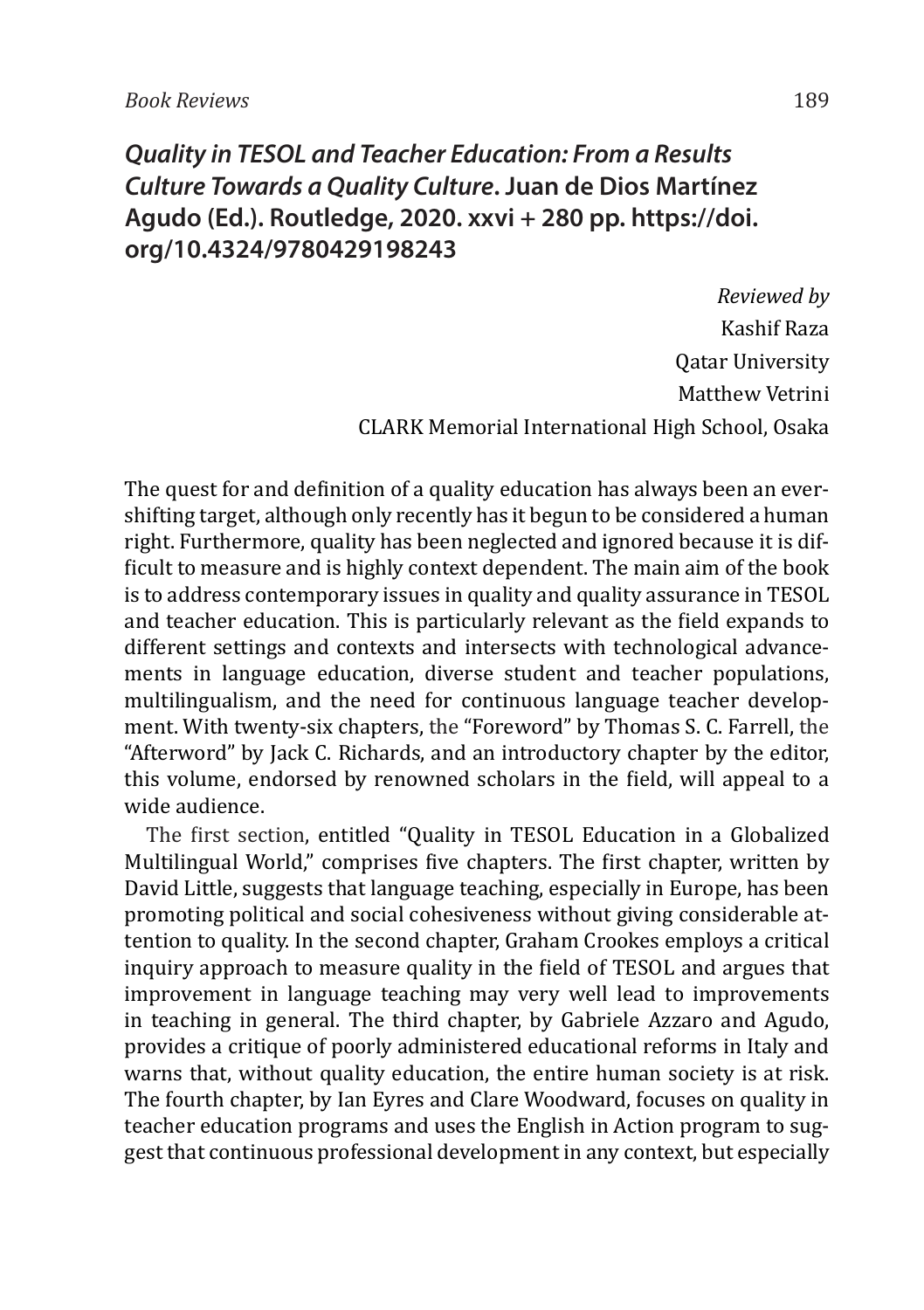in low- and middle-income countries, is essential for maintaining quality in language education. The last chapter in this section, by Chang Zhu, Liesbeth De Paepe, and Cynthia White, notes that, as technology improves and the need for online and/or blended language education increases, so does a need to better establish and maintain the quality of teaching in such environments. They add that the development of principles and frameworks, which allow for quality maintenance as well as improved performance, can assist language teachers to improve current teaching practices in online and blended education.

Section II has 11 chapters and deals with "Quality in Diversity in TESOL Education." Entries in this section explore the concept of quality in teacher roles, instruction, learning strategies, status, materials, and feedback. For instance, chapters by David Crabbe, Andrew D. Cohen, and Joanna Baumgart cover teacher–student relationships, learner autonomy in learning, and the significance of teacher talk respectively, where the authors also argue for an equal representation of both students and educators in decision-making. Similarly, Ali Shehadeh provides an overview of instructional approaches in TESOL and emphasizes that, although there are several approaches and methods of TESOL instruction, the decision to prioritize one over another should be informed by the specifics of a teaching context.Presenting a similar argument, Michael Dunn, Kristen Pratt, and Faith Van Putten propose a multitiered system of support for bilingual special education students and call for reimagining quality instruction for these learners where local contexts are taken into consideration while developing accommodation approaches. Another area of focus is learning strategies where Sophia Papaefthymiou-Lytra, Evangelia Karagianni, and Anastasia Pouliou outline criteria for creating materials that promote learners' intercultural awareness as well as active learning by identifying seven elements: context, content, organization, cultural ways of teaching and learning, teacher role, assessment, and students' perceptions. Alexander Gilmore (Chapter 13) investigates quality and authenticity maintenance in TESOL by examining the level to which standards of quality are met within the field, and Atta Gebril's and Gavin T. L. Brown's chapter on the conceptualization of quality in feedback also highlights the significance of strategies that increase the relevance of materials for learners such as intended content clarification, goal identification, and mapping out future objectives. Additionally, a chapter by Péter Medgyes and Tamas Kiss commands our attention to the discrimination faced by expatriate native-English speaking teachers—an under-developed area of research. Drawing on research based in Japan, Daniel Roy Pearce, Tim Stewart, and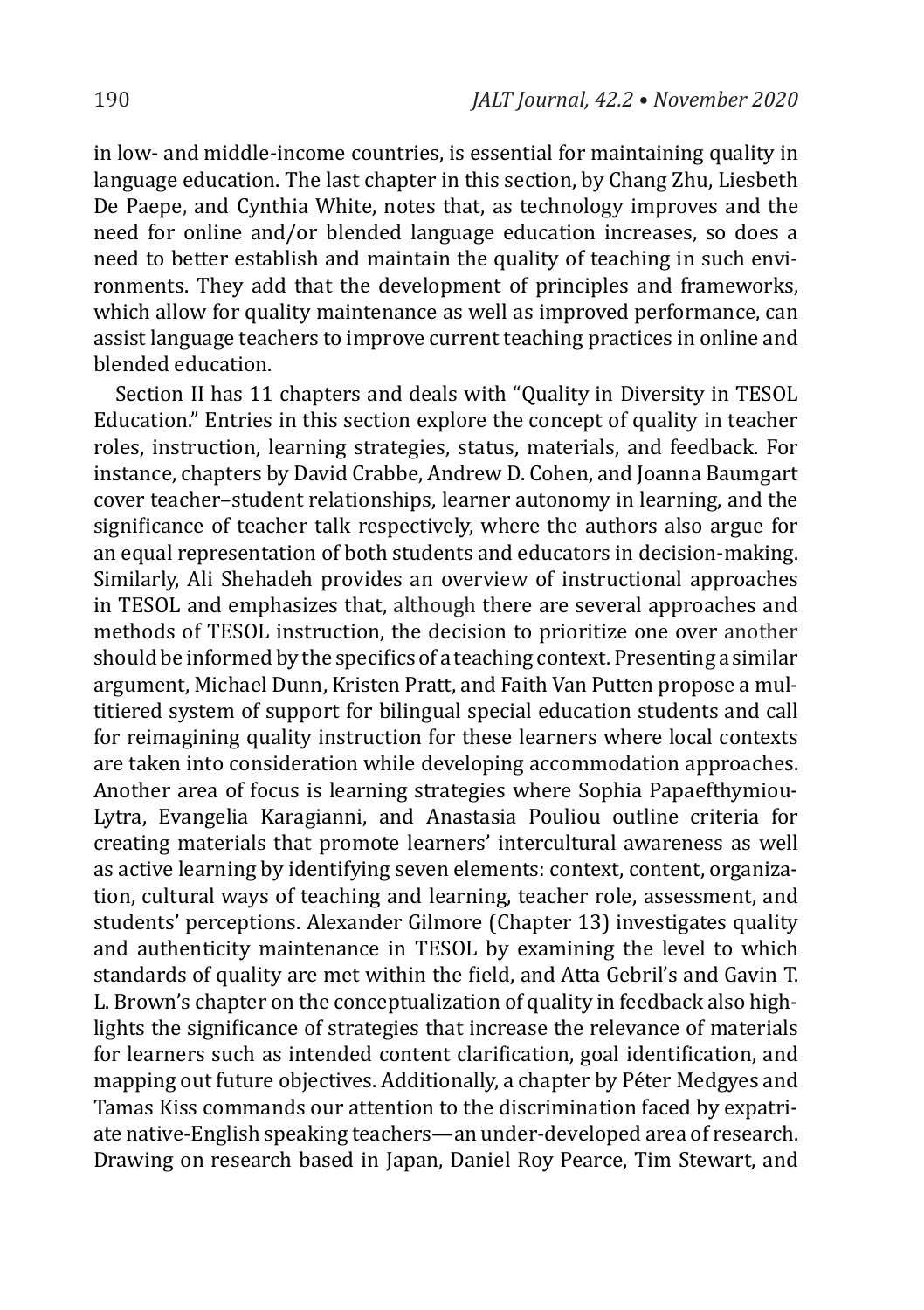Akira Tajino discuss the issues faced in team-teaching. These chapters raise the issue of "status": one at field level and the other at classroom level.

Section III is focused on "Quality Teachers for Quality Education" and comprises nine chapters. Christine Coombe discusses teacher qualities and uncovers 10 characteristics of highly effective English teachers such as passion for teaching, instructional effectiveness, and social life. John Trent argues that, in addition to state-mandated standards, a language teacher identity perspective should also be considered to understand quality assurance and teacher effectiveness in the field of TESOL. While Darío Luis Banegas and Agudo explore the challenges in TESOL teacher education, including but not limited to teacher competencies and autonomy, Agudo, Azzaro, and Banegas highlight in Chapter 20 the significance of emotional training for successful teaching. Three chapters focus on preservice teacher training. John M. Levis and Sinem Sonsaat (Chapter 21) put stress on a specific skill for development, teachers' pronunciation. In Chapter 22, Anh Tran, Hoa Thi Mai Nguyen, and Hongzhi Yang take a cultural-historical activity theory perspective to emphasize the significance of quality practicum by concentrating on elements such as the identification of objectives, interconnectedness of activities, mediating tools, and relevant rules. Claire Tardieu, in Chapter 23, discusses qualifications for effective teacher educators by looking at standards such as required degree(s), language proficiency, research skills, and teaching experience. David Nunan, Hayley Black, and Julie Choi focus on innovation in assessment and evaluate an innovative approach, group dynamic assessment, to propose changes to traditional assessment methods. The last chapter in this section, by Thom Kiddle and Gavin Dudeney, covers the challenges in online language teacher education programs (e.g., accreditation, diversity, participation, course materials, and interaction) and their implications for teacher education.

"Part IV: Looking Back and Ahead" contains only a single chapter in which MaryAnn Christison and Denise E. Murray highlight the practices and notions which are holding the field of TESOL back (e.g., outdated administrative styles and lack of insights from the classroom) and suggest that, to determine quality, a definition must be ascribed which is based upon data, research, and best practices.

This book is a collection of chapters that deal with quality assurance in TESOL from different perspectives. Each chapter includes proposals for quality improvement as well as a list of questions for us to reflect upon and discuss within our academic and professional circles. The book successfully draws our attention to maintaining quality in teacher education as the field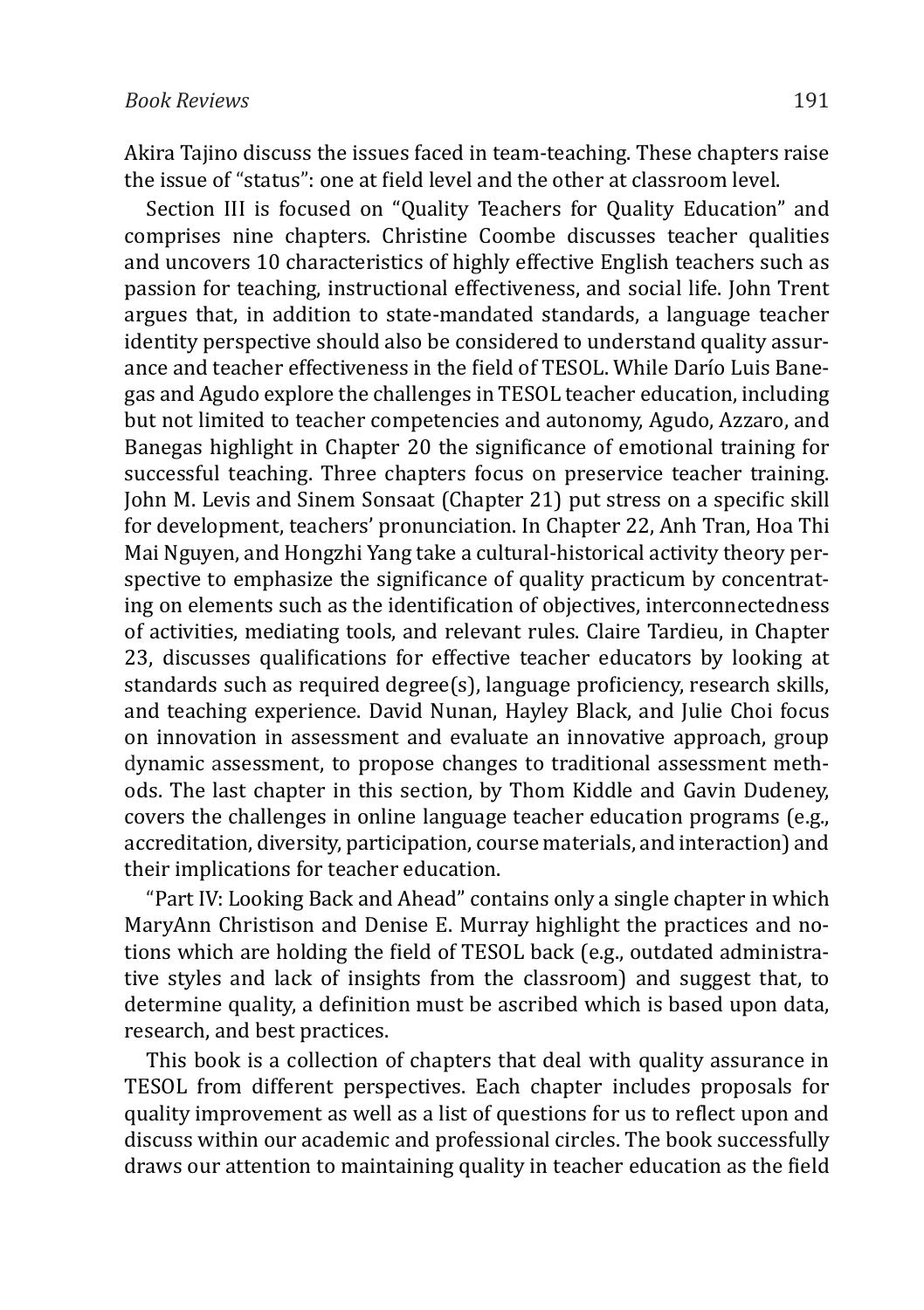of TESOL expands across the globe. Future endeavors should focus on quality debates on areas including, but not limited to, leadership, research, materials development, instruction, and language policy, especially how these relate to specific contexts and local settings.

# *Re-Theorizing Literacy Practices: Complex Social and Cultural Contexts***. David Bloome, Maria Lucia Castanheira, Constant Leung, and Jennifer Rowsell (Eds.). Routledge, 2019. xiv + 274 pp. https://doi.org/10.4324/9781351254229**

*Reviewed by* Akie Yasunaga Tokyo Denki University

This book is an invaluable collection of empirical field studies conducted in various local communities and institutional language programs around the world. The contributors to the book demonstrate thought-provoking implications of their research, grounded upon an expanded view of literacy as social practice, which consists of literacy practice and literacy events, with which people use written texts for making meaning in their social, cultural, and historical contexts. In this approach to literacy, people—the participating actors—are viewed as positioning their ideological voice in literacy practice. The perspective forms a body of research in new literacy studies.

In contrast to literacy as social practice, traditional practice in school literacy education teaches students the norms of dominant linguistic features as separate from the contexts where the literacy practice is conducted. In effect, this model disseminates and reproduces standardized forms of the texts together with culture and hegemony while at times suppressing the ideology of marginalized people. This traditional model and the contrasting view of literacy as social practice form the foci of the book. The first theorization is the ideological model, inclusive of people's attitudes, emotions, and beliefs and the social contexts in which literacy practice takes place. The latter is referred to as the autonomous model, treating texts as knowledge processed in the mind. Schools are considered as a place where hegemonic language and the norms of the texts are passed on (according to the editors in the "Introduction"). The authors of the book take on the new literacy studies position, claiming that ideology is inextricably and historically inter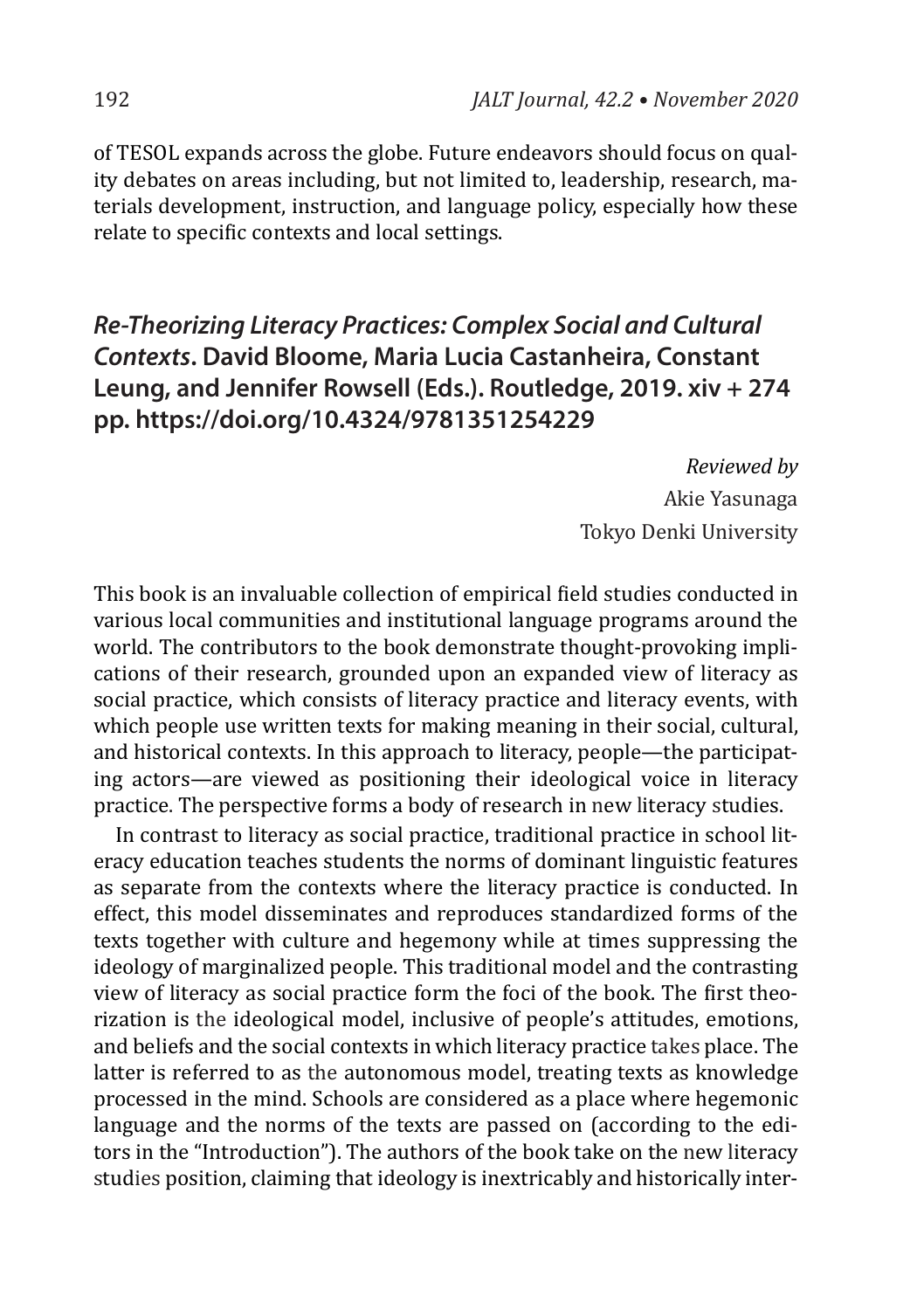woven in written texts, and they strive to investigate literacy from multiple perspectives within different social strata.

The book is written in commemoration of Brian Street (1984), who theorized an ideological model of literacy. In 2016, a *festschrift* seminar was held in honor of the scholarship Street achieved and the project of compiling articles that exploit Street's theory of literacy began. Although having written the last section of the book while in hospital, unfortunately, Street passed away in 2017 and could not see the published version. The book invites readers to continue the conversation and to take up his work, retheorizing literacy practice and developing sociocultural dimensions of literacy.

The book is divided into six parts. In the opening chapter, the editors put forward the aforementioned contrasting views on literacy: a communitybased, ideological model and the autonomous model that dominates literacy education in schools. In the subsequent chapters of Part 1, the focus of discussion is multimodal layers of literacy. First, Bloome, Judy Kalman, and Matt Seymour introduce school literacy practice in the historical realm from perspectives of the role of literacy in establishing social control and exercising power. Then, Gunther Kress and Rowsell present contemporary literacy practices that merge images into written texts (i.e., modular texts) for realizing effective communication. Next, Castanheira presents the literacy practice of two Brazilian families. She highlights local literacy education practice influenced by religious practices preserved in the community.

The authors in Part 2 meticulously examine how written texts encompass the actor's and writer's aspirations and the surrounding social environments. In this vein, first, MinJeong Kim and Kelly King look into children's collaborative story writing and demonstrate children exercising authorship in their story construction. Next, Virginia Zavala investigates young Peruvian students' literacy practices under the bilingual program within the national policies of the Peruvian government. These authors provide specific attention to the youths' elastic literacy activities associated with digital technology, in which their identity and the culture of the local community are embedded.

In Part 3, contributors explore the heterogeneous characteristics of language in diverse social contexts. Mollie V. Blackburn draws on Bakhtin's (1984) proposition of polyphony—plurality of independence and interdependency during interactions of people—and examines student's scripts during a literacy event. Then, Paul Prior and Andrea R. Olinger investigate heteroglossia in academic discourse in which gestural metaphors are registered in written discourse.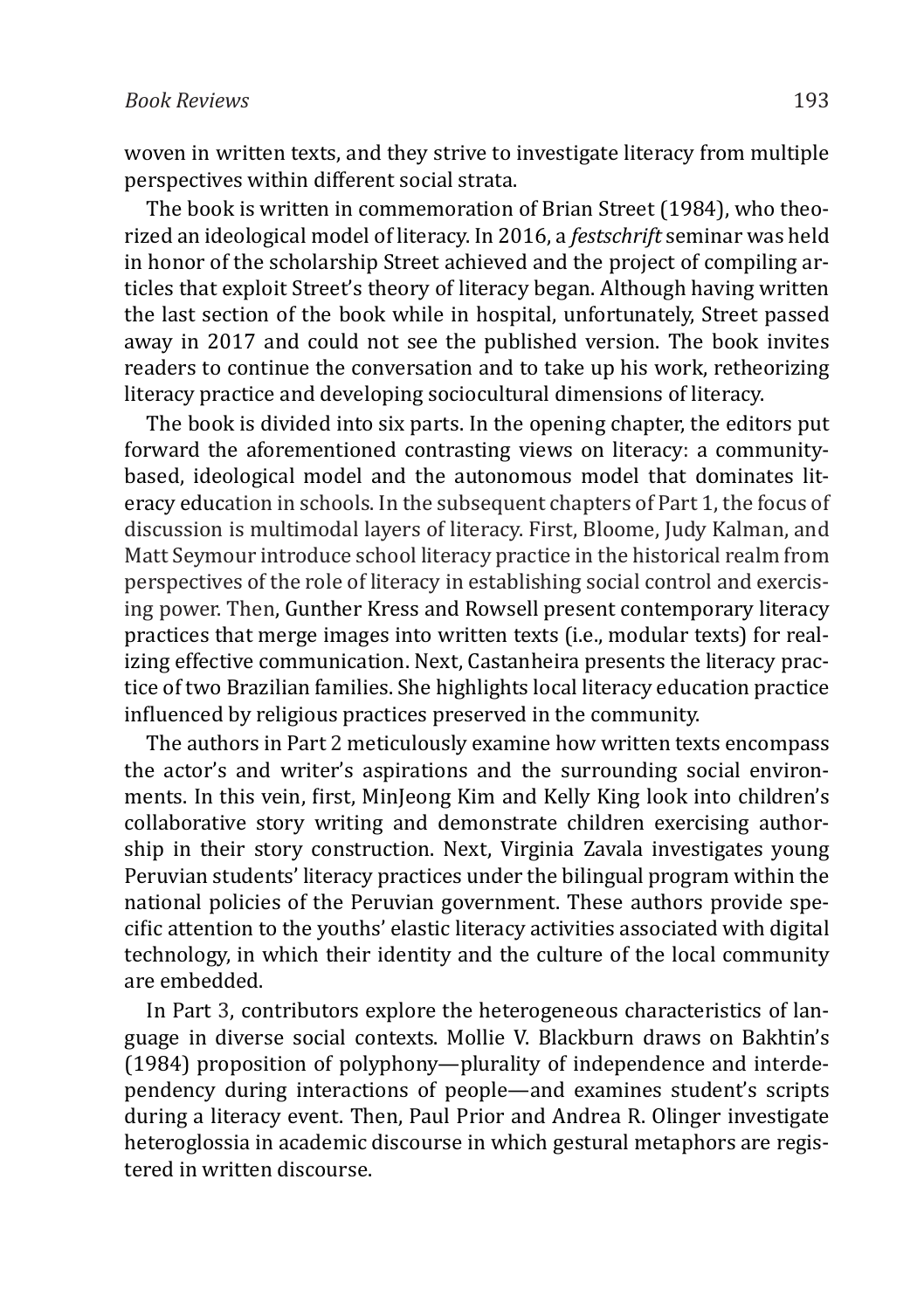Part 4 extends the discussion into institutional praxis by outlining how dominant identities and culture mediated by both teachers and students are dispersed or even stressed through the educational system. Uta Papen analyzes how multiple forces, for example, the policy of education, the local classroom culture, and the teacher identity, influence literacy education in a primary school in England. Mastin Prinsloo and Lara-Stephanie Krause look at literacy education that is geared towards a national testing system to measure the literacy progress of the hegemonic standard language of primary school students in South Africa. The students often speak a different language at home; therefore, literacy education for testing can reinforce norms and the acquisition of a fixed state of knowledge, not the dynamic, fluid, and nonstatic nature of literacy normally practiced in communities. Lynne Isham and Leung examine a literacy event in which students engage with content and shape their ideas through a teacher's interrogative questions in a secondary school philosophy class in London. The authors show how the literate talk for polishing critical thinking is infused with students' ethnicity and identity. Last, in Part 4, Ursula Wingate explores a new direction for literacy education by reflecting on the challenges it is facing in terms of different pedagogical orientations, for example, English for academic purposes, genre pedagogy, academic socialization, and academic lingua franca.

Part 5 deals with the interrelationship between literacy and personhood as human beings. Michiko Hikida presents an analytical model to investigate text features: Krono-Logic (a flow of the time being) and Kairo-Logic (stillness in motion). She demonstrates her analysis in a particular move in a talk by two students during a collaborative activity. Next, Zanib Rasool examines her family story to show how the culture and religion of the local people are manifested in written communication. Lastly, Stephanie Power-Carter and Bita Zakeri investigate literacy in terms of power relations in a South African school. They state a literacy program with a dominant language influences the identity of marginalized students and often silences their voices when they write discourses.

Street (1984) stresses that we should examine literacy through actual fieldwork. In other words, we should study (a) how people position their ideological self in the texts, (b) how participating people embed meaning in their texts, and (c) the sociocultural contexts—communities in which the ongoing practice is taking place. In the last chapter, Street nudges all researchers and practitioners to join in this continuous conversation because he acknowledges that we have not established satisfiable, valid pedagogy to connect the new literacy model to the policy of literacy education; similarly,